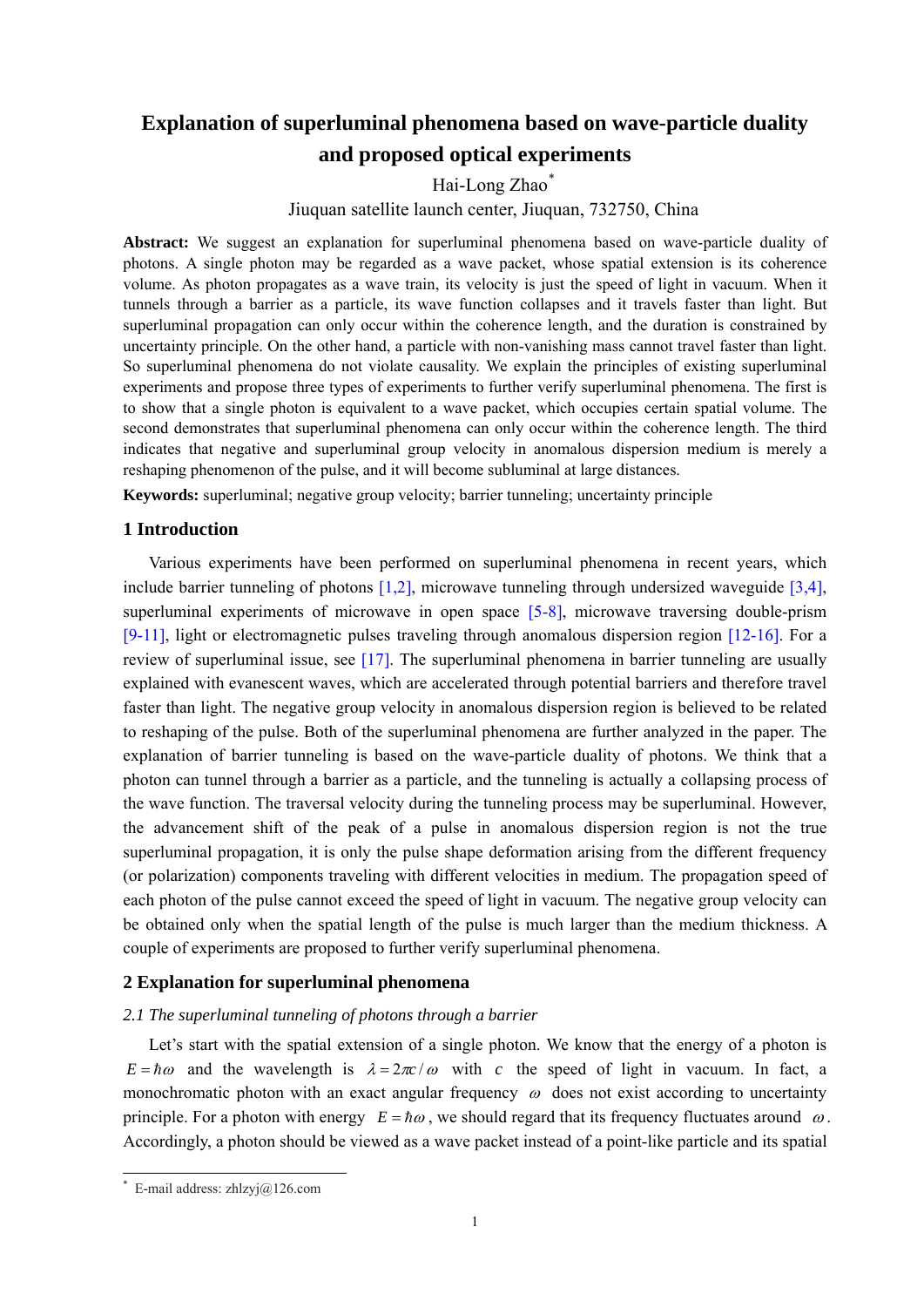extension is within a limited region. Then how large is its spatial extension? It cannot be the scale of one wavelength, otherwise we can hardly understand the single-photon interference experiment [18]. As interference can only occur when the optical path length difference is smaller than the coherence length, we may think that the extension of a single photon in propagation direction is its coherence length. For a pulse, its coherence length is  $l = \lambda^2 / \Delta \lambda$  with  $\Delta \lambda$  the spectral width. For a single photon,  $\Delta \lambda$  should be understood as the uncertainty of the wavelength  $\lambda$ . The coherence length of a photon is usually larger than its wavelength, it may comprise several to thousands of wavelengths. Similarly, the whole spatial extension of a photon is its coherence volume. The wave packet of a single photon is in essence equivalent to that of a pulse except that there are large numbers of photons within the coherence volume due to their bosonic property.

In order to have an intuitive understanding of superluminal propagation in tunneling process, we give an analogous example in our life. Suppose a walker is walking with the step of s and the frequency of  $f$ , and there is a road-block with the height of  $H$  and width of  $a$  over the way. The height that the walker each time raises his feet is  $H_0$ . If  $H_0 > H$ , the walker can waltz through the road-block in most of the cases. But in a special case, for example, the walker's foot just touches the edge of the road-block, he would stumble or even fall down. So the walker may pass through or fall down based on the different start points. This example corresponds to the situation where a beam of light is incident on a medium. Some of the photons will pass through and the other will be reflected based on their different initial phases or quantum states. Now let  $H_0 < H$ . If the walker still walks in his initial manner, he certainly cannot pass through. But he can leap over the road-block given his leaping distance is larger than  $a$ . This situation corresponds to the barrier tunneling of photons.

Suppose the energy of the photon is  $E$  and the height of the barrier is  $V_0$ . By analogy with the above example, the photon must borrow at least the energy  $\Delta E = V_0 - E$  to traverse the barrier. Then another question arises: how far can the photon tunnel through the barrier each time? The tunneling distance cannot be arbitrary long. As interference can only occur within the coherence length, we assume it to be the coherence length. In fact, when we use Schröedinger equation to solve the problem of barrier tunneling, we have implied that the tunneling should occur within the coherence length, which can be seen from the wave function in the barrier region

$$
\psi = Ae^{ipx/\hbar} + Be^{-ipx/\hbar}, \qquad (1)
$$

which means that the incoming and reflected waves are coherent, otherwise the subsequent calculations of coherent superposition are invalid. So tunneling as well as resonance transmission must occur within the coherence length. To ensure that the forward and reflected waves in the barrier region are coherent, the coherence length of the wavepacket must be at least twice the barrier thickness.

We may continue to imagine: what happens during the tunneling process? We see that tunneling is unlike wave propagation. For the instance of the walker leaping over the road-block, both of the initial step and velocity do not have any sense. Similarly, we think that when a photon traverses a barrier, it is as a particle instead of as a wave train. In other words, the wave function of the photon collapses. *c* is only the speed limit of light propagating in vacuum, but for the instance of photon tunneling through a barrier, its velocity can exceed  $c$ , just like the instance that the walker's leaping speed is greater than his walking speed. Besides, we see that when a photon tunnels through the barrier as a particle, its phase remains unchanged, which just explains the principle that the phase of evanescent wave remains constant during the tunneling process.

A photon needs to borrow energy Δ*E* to tunnel through a barrier, which we think can be borrowed from vacuum given that it can be returned within the time interval  $\Delta t$ . In this case, the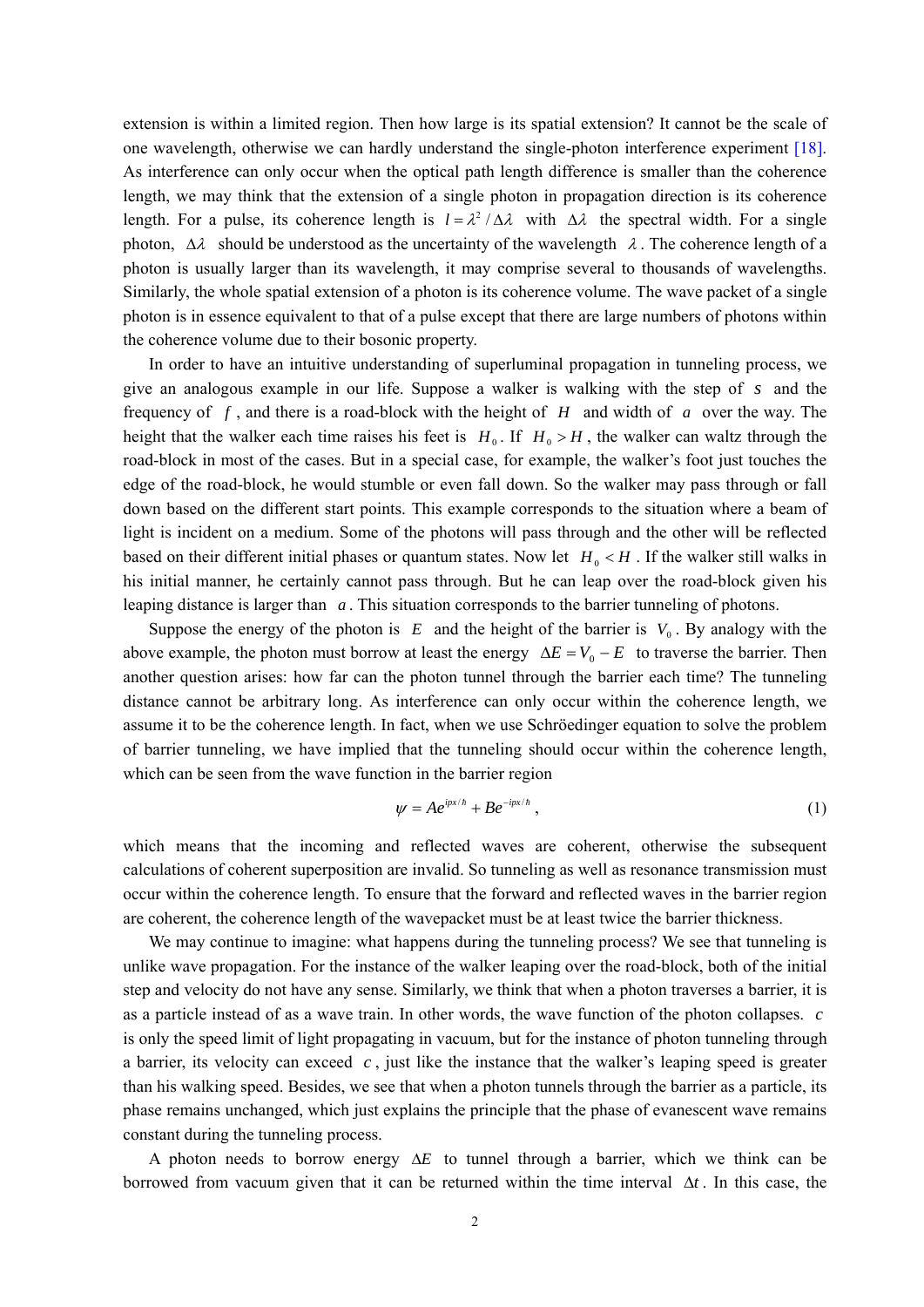uncertainty relation can be written

$$
\Delta E \Delta t \le \frac{\hbar}{2} \,. \tag{2}
$$

The borrowed energy should at least be  $\Delta E = V_0 - E$ . According to above relation, we have

$$
\Delta t \le \frac{\hbar}{2(V_0 - E)}.\tag{3}
$$

It can be seen that when the height of the potential barrier  $V_0$  is fixed, the tunneling time of the photon  $\Delta t$  is no longer than  $\hbar/2(V_0 - E_0)$ . This is the upper limit for a particle to traverse a barrier, i.e., for a fixed particle energy and barrier height, the tunneling time of the photon cannot exceed the value given in Eq. (3), otherwise the particle cannot tunnel through the barrier. If we only increase the thickness of the barrier and do not change the height of the barrier, Δ*t* will tend to the saturation value  $\hbar/2(V_0 - E_0)$ . This is the saturation effect for a particle to tunnel through a barrier. It is obtained directly from the uncertainty principle and similar to Hartman effect. But the expression is different from the transmission time of Hartman effect, which is [19]

$$
\tau = \frac{\hbar}{\sqrt{E(V_0 - E)}}\,. \tag{4}
$$

Eq. (4) is obtained from Schröedinger equation, so it holds only for non-relativistic particles. While Eq. (3) holds for all the particles, including relativistic and non-relativistic particles.

We summarize as follows. When the barrier height  $V_0$  is less than the photon energy  $E$ , most of the photons can pass through the barrier in wave state with a speed less than  $c$ . If  $V_0 \ge E$ , only a small fraction of the photons can tunnel through the barrier in particle state by borrowing energy from vacuum with a speed greater than  $c$ . In this case, the coherence length of the photons must be two times larger than the barrier thickness and the tunneling time must be within the time interval allowed by uncertainty principle.

#### *2.2 The superluminal propagation in anomalous dispersion media*

The propagation process of light in medium is much more complicated than that of in vacuum. In addition to the wave propagation of photons, there exist interactions between photons and electrons. When the photons pass through the medium, they may interact with electrons and be absorbed and then be reemitted. It should be noted that the absorption and emission processes are also the collapsing process of the wave functions. Both of the processes may proceed at a superluminal velocity. But there will be a break between the two processes, so the whole propagation process is subluminal. Only the fraction of the photons that do not interact with the electrons can travel with the speed of  $c$ , and these photons form the wavefront. As there are large numbers of electrons in medium, the probability that the photons do not interact with any electron is the smallest and so is the amplitude of the wavefront. The second smallest amplitude is the photons that interact with only one electron and the next is the photons that interact with two electrons······. Certainly, the probability that the photons interact with all the electrons is also the smallest.

For a light or electromagnetic pulse which comprises large numbers of photons, we should also take into account the shape deformation arising from the different propagation velocities of the photons with different frequencies, i.e. reshaping phenomenon. This can be explained with the superposition of waves or interference effect. We have supposed that a photon occupies certain spatial volume and its extension in propagation direction is its coherence length. When a large number of photons with different propagation velocities coexist within the coherence length in dispersion medium, the interference effect of these photons will result in the shape deformation compared to its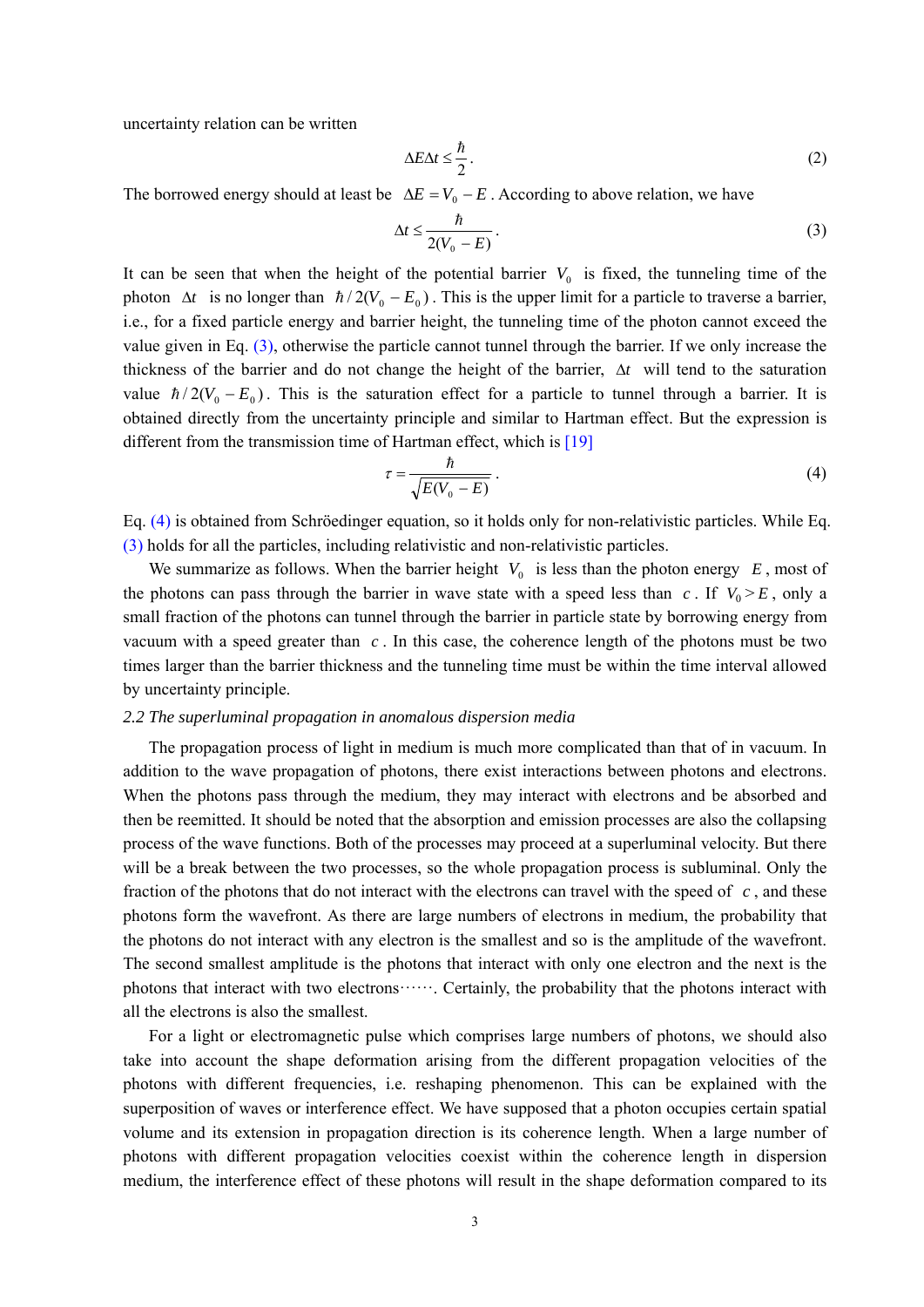initial shape. For normal dispersion medium, the interference effect will result in the delay of the peak of the pulse. While for anomalous dispersion medium, the interference effect will result in the advancement shift of the peak. We may understand intuitively the reshaping phenomenon as follows. The photons with higher frequency have faster propagation velocity in anomalous dispersion medium, while those with lower frequency travel slowly. As the photons with higher frequency concentrate mostly in the rising and falling edges of the pulse, the rising and falling edges of the pulse will shift forward compared to the initial pulse. In this case, only the shape of the pulse changes. The wavefront does not advance, i.e. its velocity is still *c* .

In the experiment of Wang and co-workers  $[12,13]$ , the time required for photons to traverse the 6cm length of the cesium vapor cell is 0.2 ns, while the advancement shift of the rising and falling edges of the pulse is 62 ns. Even if the pulse propagation in the cell did not require time, the advancement shift of the peak would be 0.2 ns. This is the puzzle brought out by the experiment. In order to solve this paradox, let's start with the expression of group velocity

$$
v_g = v_p - \lambda \frac{dv_p}{d\lambda},
$$
\n(5)

where  $v_p$  is phase velocity, which is the average velocity of the whole pulse after taking into account the interactions between photons and electrons and is always smaller than  $c$ . The second term in the above equation is the deformation velocity of the pulse arising from the interference effect during the propagation process. For anomalous dispersion medium, we have  $dv_p/d\lambda < 0$  and the peak of the pulse will shift forward. The reshaping process is also a process of wave packet collapse and may proceed at superluminal speed. For anomalous dispersion medium, it can be seen from Eq. (5) that  $v<sub>g</sub>$ is always positive. Then how is negative group velocity obtained?

We start with the definition of group velocity  $v_g = d\omega/dk$ , where  $\omega$  is angular frequency and  $k = 2\pi / \lambda$  is wave number. With  $\omega = v_n k$ , we have

$$
v_g = \frac{d\omega}{dk} = \frac{d(v_p k)}{dk} = v_p + k \frac{dv_p}{dk} = v_p - \lambda \frac{dv_p}{d\lambda},
$$
\n(6)

which is just the formula derived by Rayleign. On the other hand, we can also get

$$
v_g = \frac{d\omega}{dk} = \frac{d\omega}{d(\omega/v_p)} = \frac{d\omega}{\frac{d\omega}{v_p} - \frac{\omega}{v_p^2}dv_p} = \frac{v_p}{1 - \frac{\omega}{v_p}\frac{dv_p}{d\omega}} = \frac{c/n}{1 - \frac{f}{c/n}\frac{d(c/n)}{df}} = \frac{c}{n + f\frac{dn}{df}}.
$$
(7)

For anomalous dispersion medium, we have  $\int \frac{d\mathbf{r}}{dt} < 0$ . If  $n + \frac{f}{dt} < 0$ , negative group velocity will appear, and Eq. (7) is the theoretical foundation of the existence of negative group velocity. For example, the discussions of negative group velocity in [13] and [15] are based on Eq. (7). We see that both Eqs. (6) and (7) are derived from the definition of group velocity. They are correct from the point of view of mathematical expression. For anomalous dispersion medium, Eq. (6) is always positive while Eq. (7) can be both positive and negative. Then which expression is more reasonable? We know that a pulse has a certain spatial extension. For example, in the experiment of Wang and co-workers, the pulse width is 3.7 us, which corresponds to the spatial length of about 1 km. As the motion of the peak involves large numbers of photons at different locations of the wave packet, i.e., the motion of the peak is the collective motion of lots of photons, we must measure the propagation velocity of the peak in the medium in a long period of time, e.g. longer than the pulse duration, to get the group velocity. As both Eqs. (6) and (7) are instantaneous velocities measured in an infinitesimal time interval, they cannot describe correctly the propagation velocity of the peak of the pulse. Relatively speaking, Eq. (6) is a little more reasonable.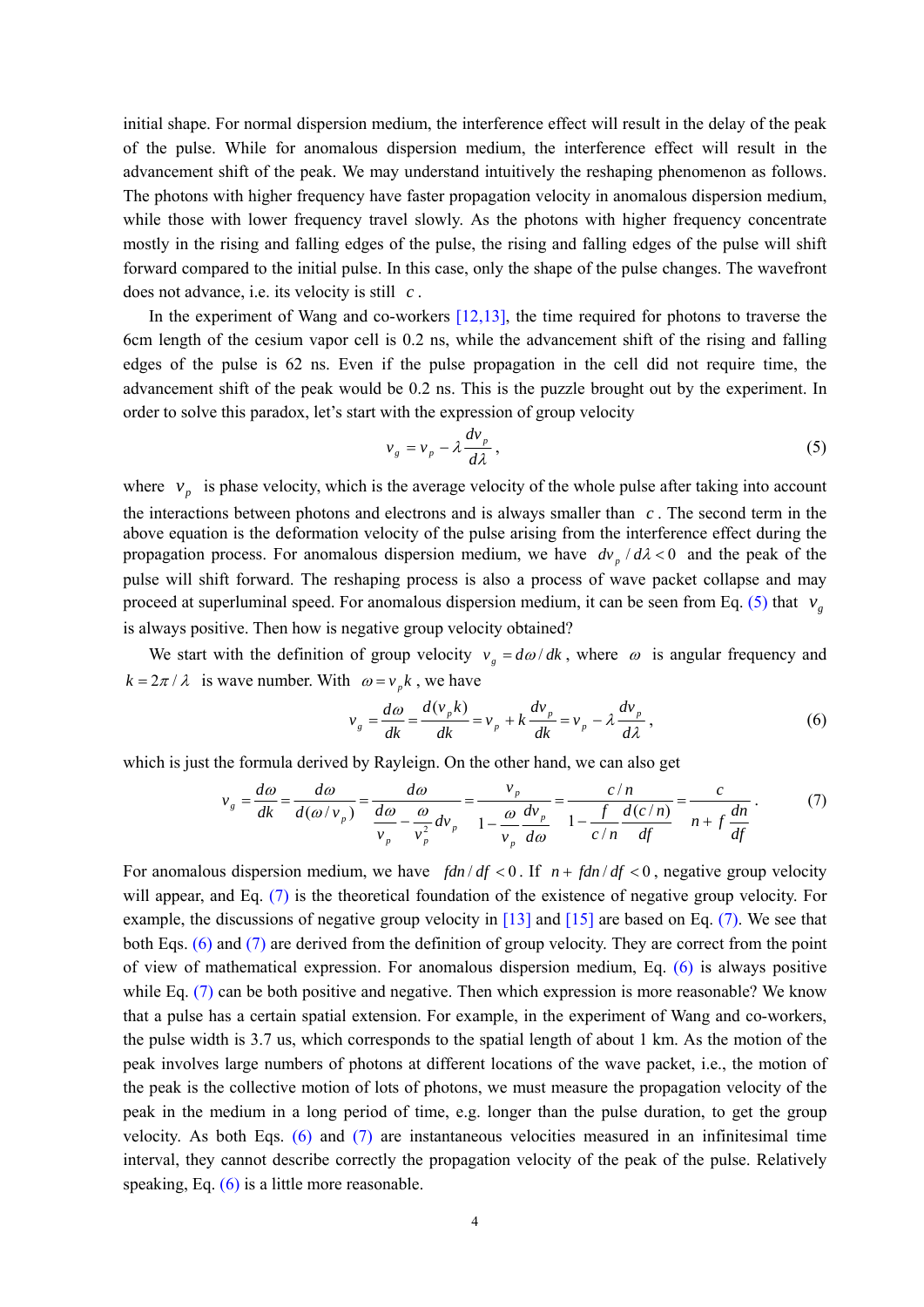We further analyze the group velocity from the actual measuring process. Suppose two identical pulses start out simultaneously, one traverses an anomalous dispersion medium, and the other propagates in the air. If we record the instants when the peak of the pulse enters and exits the medium to obtain the time needed for the pulse to traverse the medium, and then we divide the length of the medium by the time, we get the traversal velocity of the pulse, which is always positive and may be superluminal. But we cannot record the instants when the peak of the pulse enters and exits the medium, so we have to make use of another measuring method, just as Wang and co-workers did in the experiment of  $[12]$ . After both of the pulses have crossed a same distance, we compare their waveforms on the oscilloscope to determine the time difference between the arrival instants of the peaks. This measuring method will bring confusion when the length of the pulse is much longer than that of the medium. In order to explain this phenomenon, we illustrate with an appropriate example. Suppose a person competes with a giant of 500 m stature. The speed of the person is 10 m/s, and that of the giant is 9 m/s. During the racing process, the giant can tilt 30 degrees forward, and the tilting speed is much larger than the racing speed. Let the racing distance be 100 m. If we record the arrival instants of the racers, we find that the giant's speed is much larger than that of the person due to the tilting of his body, but it is always positive. Now we switch to another recording manner. We compare the distance difference between them after they have both completed the race. We find it to be 250-11=239 m, that is to say, the giant arrives about 24 s earlier than the person. From the viewpoint of the person, this situation is inconceivable. Even if the speed of the giant were infinity and the time required to traverse the course were zero, the giant would arrive 10 s earlier than the person. So the person can only image that the giant has a negative group velocity. But this is only an illusion. Now we extend the racing distance to 10000 m, the time needed for the giant to complete the race is (10000-250)/9≈1083 s, so the person will arrive at the end point 83 s earlier than the giant. We see from this example that superluminal propagation in anomalous dispersion medium arises from the fact that the spatial length of the pulse is much longer than the medium length, and the negative group velocity is due to inappropriate measuring method. In the experiment of Wang and co-workers, the pulse width is 3.7 us, which corresponds to a giant of over 1 km stature traversing a distance of 6 cm. In the experiment, the temporal shift of the peak of the pulse is determined by comparing the waveforms of the two pulses on the oscilloscope. Under these conditions, it's not difficult to understand negative group velocity observed in the experiment.

It should be noted that in the presence of negative group velocity, each photon of the pulse cannot travel faster than  $c$ . In order to prove that negative group velocity can only occur at a short distance, we may increase the length of the cell. During the propagation process, there exists a limit for the deformation of the pulse (the advancement shift of the peak), which cannot exceed an half of the whole pulse duration, as shown in Fig. 1. In other words, the peak of the pulse cannot arrive earlier than the wavefront. Then when increasing the length of the cell, we will observe that the propagation velocity of the peak of the pulse varies from negative group velocity to superluminal velocity, and finally becomes subluminal. When the medium is adequately long, the group velocity will approach phase velocity, i.e., the increased velocity arising from the reshaping effect of the pulse can be ignored. As it's difficult to build a large scale of atomic cell, we will suggest a relatively simpler experiment to test this hypothesis in the next section.

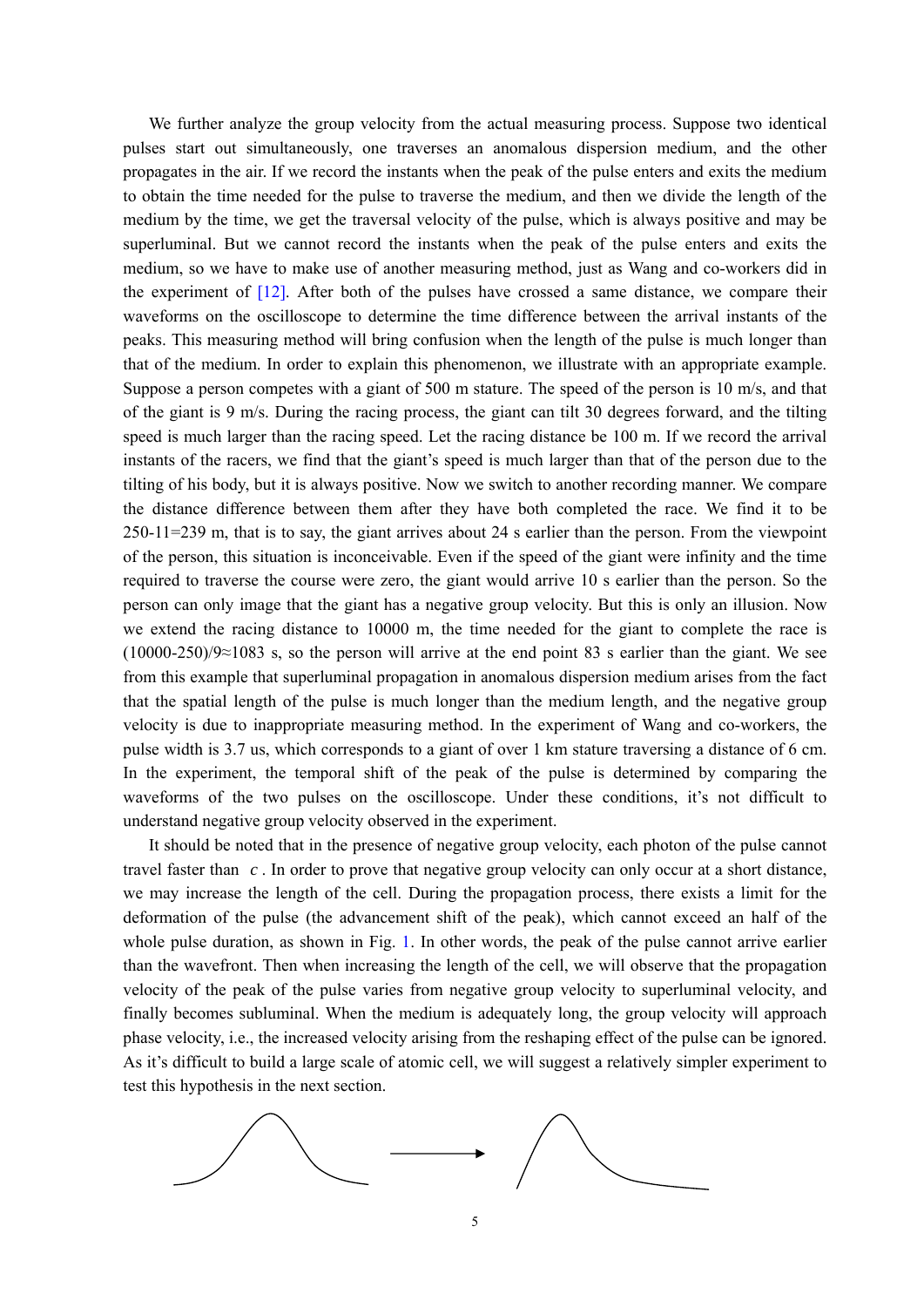**Fig. 1** The shape deformation of the pulse propagating in anomalous dispersion medium varies with the increasing length of the medium.

## *2.3 Explanation of existing superluminal experiments*

There are mainly three types of barriers at present. One is periodical dielectric hetero structure (photonic crystal). When a pulse experiences periodical potential interaction in medium, the frequency of the photons that can pass through the medium must lie within the allowed energy bands. The photons of frequency within the forbidden energy bands cannot traverse the medium as wave propagation. But a small fraction of the photons can tunnel through the medium as particles. For example, the superluminal tunneling has been realized in  $[1,2]$  in this way. The propagation velocity observed in  $\lceil 1 \rceil$  is 1.7 c, and the experimental result in  $\lceil 2 \rceil$  has verified the Hartman effect. This type of experiment also includes the barrier tunneling in fiber using Brag reflection [20,21].

The second type of barrier is undersized waveguide, which corresponds to a rectangular barrier. The height of the barrier is the energy of the photon with cutoff frequency. Microwave with a frequency below the cutoff frequency cannot pass through the waveguide in wave state. Only a small fraction of the photons can tunnel through the waveguide in particle state. The typical one is Nimtz's experiment [4], where a propagation velocity of 4.7 *c* was obtained for microwave.

We have assumed that tunneling of a particle must occur within its coherence length, which should be twice larger than the barrier thickness. Now we test this hypothesis. In the experiment of [1], the coherence time of the photons is about 20 fs, so the coherence length is 6 um, while the barrier thickness is 1.1 um. In the experiment of  $[20,21]$ , the central wavelength of the laser pulse is 1.5 um, and the spectral pulse bandwidth is ~2 GHz, so the coherence length is  $l = \lambda^2 / \Delta \lambda = 150$  mm, while the maximum barrier thicknesses are 20 mm and 64 mm for single barrier and double-barrier, respectively. In the experiments of  $[3,4]$ , the central frequency of the microwave is 8.7 GHz, and the frequency range of the microwave pulse is 8.2~9.2 GHz, so the coherence length of the microwave pulse is  $l = \lambda^2 / \Delta \lambda = 300$  mm, while the maximum length of the undersized waveguide is 114.2 mm. In other experiments, the coherence lengths are unavailable from the original papers.

Our another assumption is that the tunneling of a particle must satisfy the time limit allowed by the uncertainty principle. In the general case, the height of the barrier cannot be determined. For the undersized waveguide whose barrier height is known, we can make a calculation. In the experiments of Nimtz [3,4], the cutoff frequency is 9.49 GHz, and the frequency range of the microwave pulse is 8.2~9.2 GHz. According to Eq. (3), we get Δ*t* =62~274 ps. If the central frequency 8.7 GHz of the pulse is adopted, we have  $\Delta t = 100$  ps. The time interval observed in experiment for the microwave pulse to traverse the 100 mm length of the undersized waveguide is  $\tau$ =130 ps, and for the 114.2 mm length of the undersized waveguide the time interval is  $\tau = 81$  ps. These results are in agreement with Eq. (3). If Hartman's transmission time is used, we obtain  $\Delta t = 49 \sim 97$  ps for the whole spectral width of the pulse, and  $\Delta t = 61$  ps for the central frequency of the pulse. It can be seen that we cannot decide whether Eq.  $(3)$  or  $(4)$  is correct by Nimtz's experimental results, so more experimental data are needed in order to judge which expression is more reasonable.

It should be noted that besides Eqs.  $(3)$  and  $(4)$ , there are also other formulas for tunneling time, such as semiclassical time, complex time, et al. Among them the most appealing ones are the universal tunneling times proposed by Haibel and Nimtz in  $[22,23]$ , and Esposito in  $[24]$ . Haibel and Nimtz proposed a simple tunneling time formula which equals the reciprocal of the photon frequency. Esposito added a correction factor to the formula. Their formulas agree with the experimental results well in most cases. Those who are interested in this topic may see [22-24].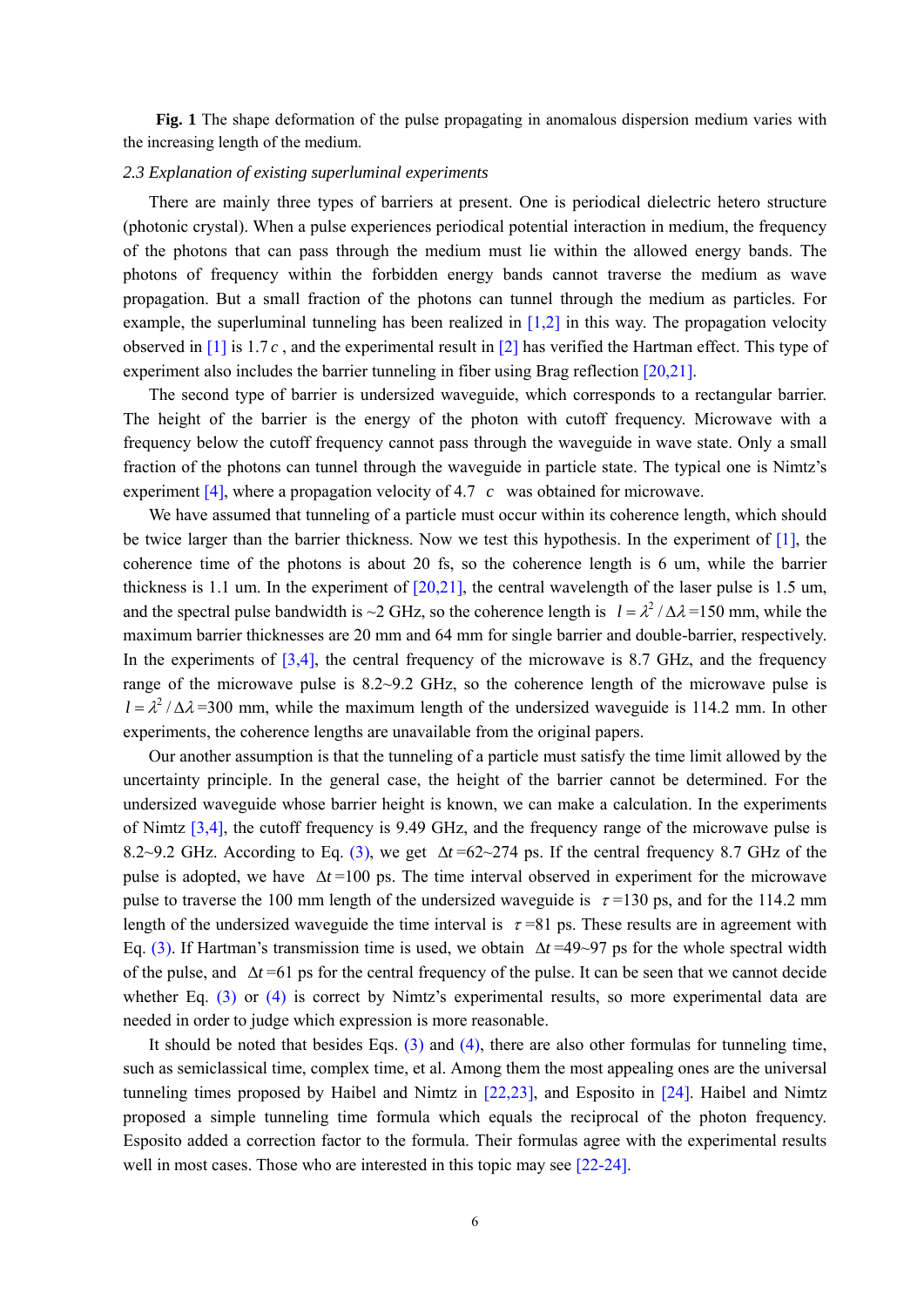The third type of barrier is just contrary to the first type. In this case the propagation of a beam of light or electromagnetic pulse in medium is separated by an air gap, which forms a barrier. This type of experiment may date back to Bose's microwave tunneling through double-prism experiment [25]. The recent frustrated total internal reflection experiments (see  $[9-11]$ ) are basically similar to that of Bose, so we discuss Bose's experiment in detail. The schematic diagram is shown in Fig. 2.



**Fig. 2** Illustration of microwave tunneling through double-prism.

We may understand the tunneling process as follows. When the angle of incidence  $\theta$  is greater than the critical angle, the total reflection will take place. But a Goos-Hänchen transversal shift appears for the reflected ray, i.e. the incident position is at  $\overline{A}$  while the reflected position is at  $\overline{B}$ . In order to explain this phenomenon, we suppose that the turning point of the incident ray is at point  $O$ . Because the photons have spatial extension, the wave packets of the photons actually enter the air gap and their distributions are within the coherence length of  $2l$ . If the entrance thickness  $d$  is smaller than the thickness of the air gap  $D$ , the photons will be totally reflected at point  $O$ . If  $d \ge D$ , the wave packets of the photons reach the second prism, then a small fraction of the photons will be induced out and propagate in the second prism. From Fig. 2, we have

$$
l = \frac{d}{\cos \theta} \,. \tag{8}
$$

Now we analyze the experimental data of Bose. Table 1 is the relation between the angle of incidence and the minimum thickness of the air gap required to generate total reflection. Table 2 is the coherence length calculated according to the data in Table 1. The critical angle in the experiment is 29°.

**Table 1** Relation between angle of incidence **Table 2** The coherence length calculated

| and minimum thickness of the air gap |                | according to the data in Table 1 |                      |
|--------------------------------------|----------------|----------------------------------|----------------------|
| $\theta$ (°)                         | $d$ (mm)       | $\theta$ (°)                     | $l$ (mm)             |
| 30                                   | $13 - 14$      | 30                               | 15.01~16.17          |
| 45                                   | $9.9 - 10.3$   | 45                               | $14.00 \times 14.57$ |
| 60                                   | $7.2 \sim 7.6$ | 60                               | $14.40 \sim 15.20$   |

It can be seen from Table 2 that the calculated  $l$  is  $14~16$  mm. Taking into account the sensitivity of the measuring device and the experimental uncertainties, we may think that the data in Table 2 agree with Eq. (8). Bose's experiment also indicated that when the air gap is thick sufficiently for total reflection, a portion of the microwave will still be induced out if a thin piece of cardboard or any other refracting substance is inserted into the air gap, which shows that there exist two tunneling processes for the incident microwave, one from the first prism to the inserted substance, the other from the inserted substance to the second prism, and the induced substance is not necessarily the same as the substance upon which the microwave is incident. Similar experiment is the one carried out by Mugnai [26], where the microwave is incident upon a diffraction grating made of metal strips while it is induced out by a paraffin prism.

Besides the above experiments, the superluminal propagation of microwave near the transmitting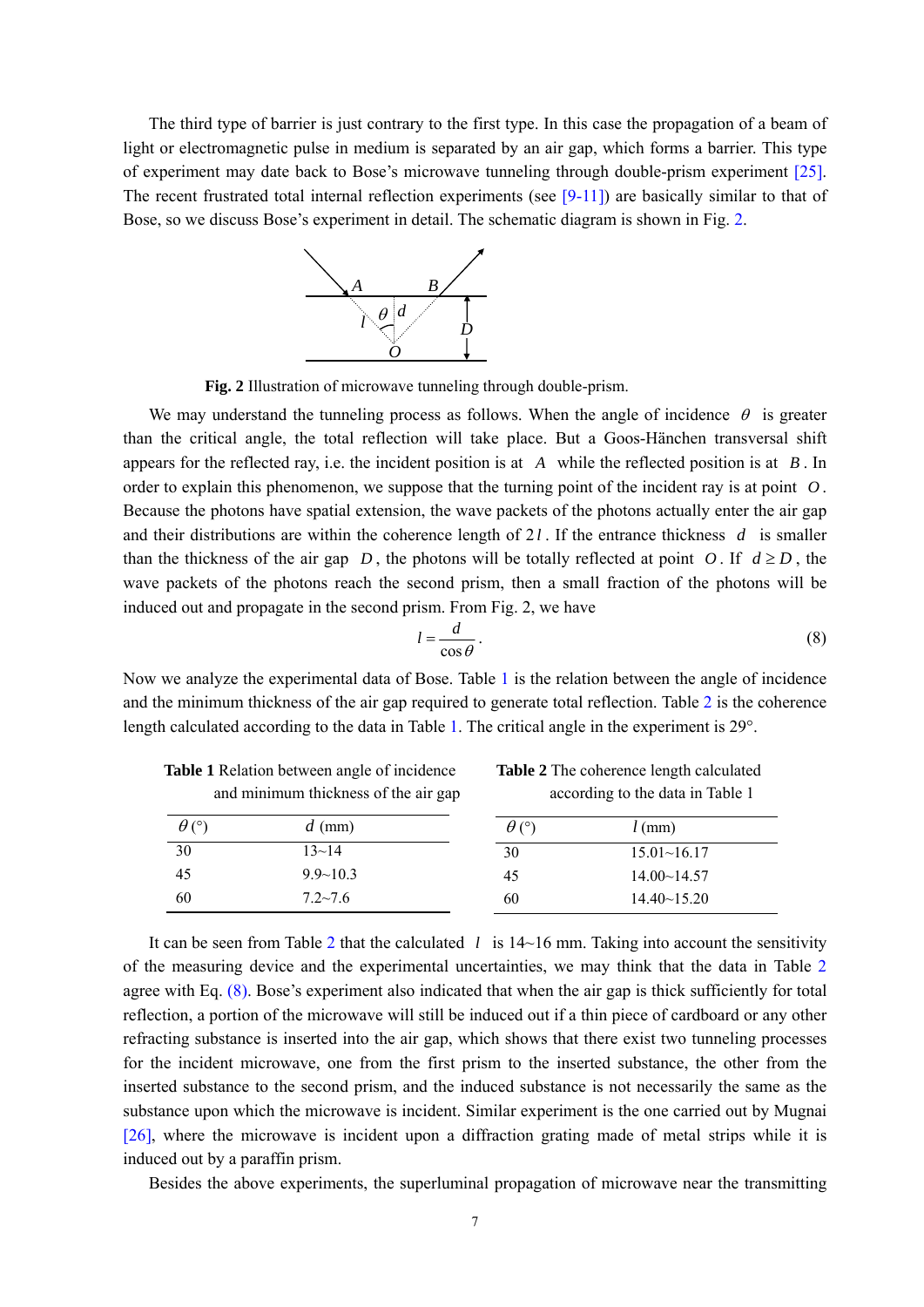antennae also belongs to the third type of barrier tunneling, where the air between the transmitting and receiving antennae forms a barrier. When the distance between the two antennae is smaller than half of the coherence length of the microwave, there exists microwave tunneling from the transmitting antenna to the receiving antenna. If the distance is larger than half of the coherence length, superluminal propagation disappears. It should be noted that there exist synchronously evanescent wave and radiant component near the transmitting antenna. The radiant component must be suppressed in order to make superluminal phenomenon obvious. In the experimental setup of [5], mis-alignment of the receiving antenna makes the evanescent wave component dominated, as shown in Fig. 3. In the case of Fig. 3(b), the receiving antenna can receive more tunneled microwave signal, so the superluminal phenomenon is more obvious. On the other hand, the distance between the two antenna walls is smaller compared to the case of Fig.  $3(a)$ , so superluminal phenomenon can be observed at a larger distance of  $d$ , just as indicated by the experimental results in  $[5]$ . In fact, when the two horn antennae are placed face to face, there will also exist tunneling of evanescent wave. But in this case the radiant component dominates, so superluminal phenomenon is too weak to be observed. A similar experiment was carried out by Mugnai [8], where the evanescent wave is first induced out by a reflecting mirror and then received by a receiving antenna, as shown in Fig. 4. Due to the time delay caused by the reflection of the mirror, the superluminal phenomenon is not obvious with only a result of  $1.053$  c obtained. In fact, this experiment can be divided into two stages of barrier tunneling, i.e. one from the slit in front of the transmitting antenna to the mirror and the other from the mirror to the receiving antenna. If the receiving antenna is placed at a larger distance, there is only one tunneling process from the slit to the mirror. The principle of this experiment is the same as that of in [26] in essence. In both cases the microwaves are induced out through a narrow slit. The superluminal phenomenon was explained in  $[8]$  with X wave, but we think it's more reasonable to explain with evanescent wave.





**Fig. 3(a)** Giakos-Ishii's experimental setup (1). **Fig. 3(b)** Giakos-Ishii's experimental setup (2).



**Fig. 4** The experimental setup of Mugnai et al.

If we try to understand the above experimental phenomena according to classical electromagnetic theory, it can be regarded that there exist oscillating standing waves near the transmitting antenna, or we start with the electromagnetic fields of dipole antenna [27]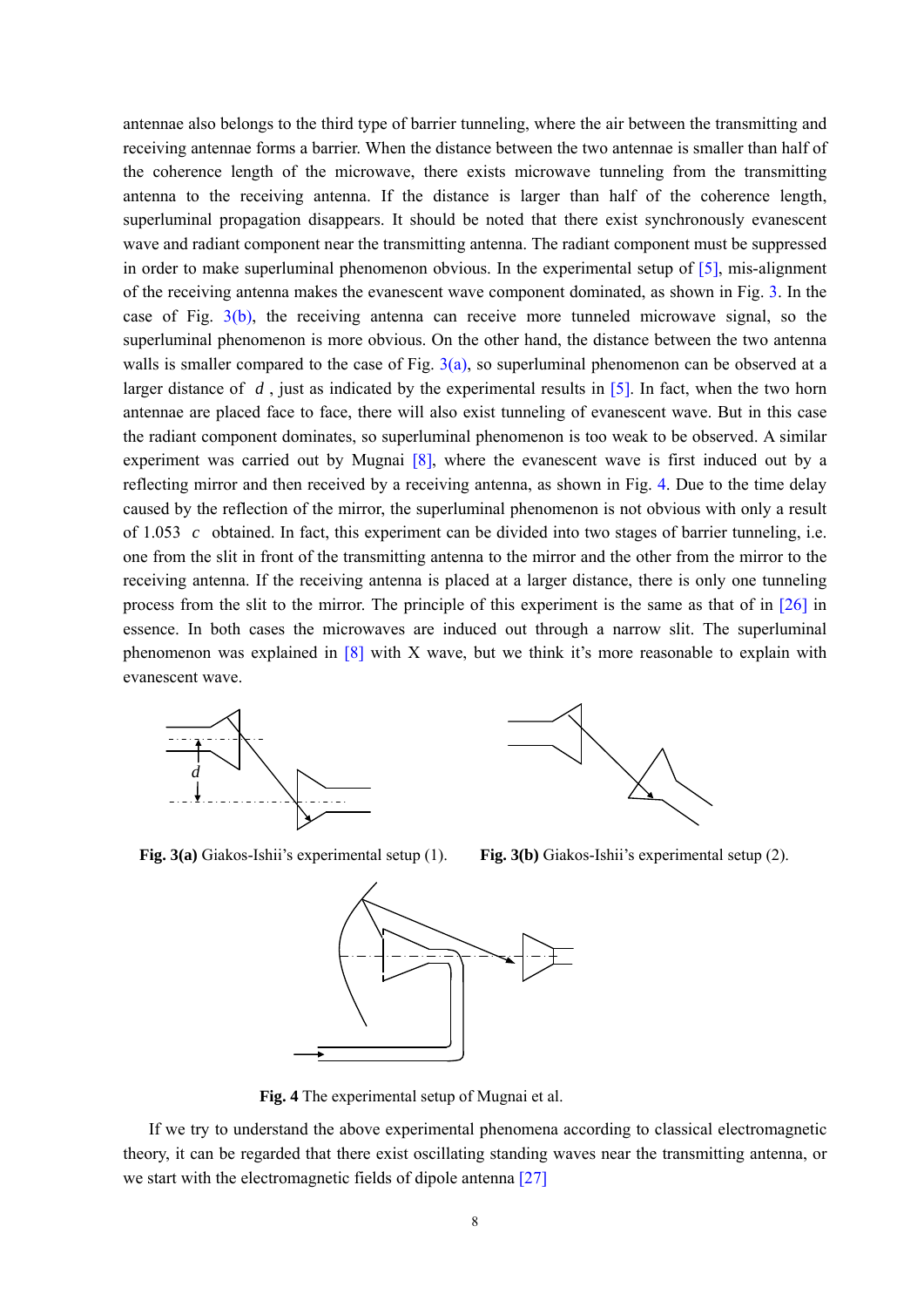$$
\mathbf{H} = \frac{ck^2}{4\pi} (\mathbf{n} \times \mathbf{p}) \frac{e^{ikr}}{r} (1 - \frac{1}{ikr}),
$$
\n(9)

$$
\mathbf{E} = \frac{1}{4\pi\varepsilon_0} \left\{ k^2 (\mathbf{n} \times \mathbf{p}) \times \mathbf{n} \frac{e^{ikr}}{r} + \left[ 3\mathbf{n} (\mathbf{n} \cdot \mathbf{p}) - \mathbf{p} \right] \left( \frac{1}{r^3} - \frac{ik}{r^2} \right) e^{ikr} \right\}.
$$
 (10)

In the near zone, the electromagnetic fields approach

$$
\mathbf{H} = \frac{i\omega}{4\pi} (\mathbf{n} \times \mathbf{p}) \frac{1}{r^2},\tag{11}
$$

$$
\mathbf{E} = \frac{1}{4\pi\varepsilon_0} [3\mathbf{n}(\mathbf{n} \cdot \mathbf{p}) - \mathbf{p}] \frac{1}{r^3},
$$
 (12)

which indicate that the there is energy of electromagnetic fields stored near the antenna besides the energy radiated. In the general case, the stored energy does not radiate outwards and there exists only electromagnetic energy current loop near the antenna. If there is a conductor or other substances within half of the coherence length of the electromagnetic pulse, the stored energy will be induced out. The principle is the same as that of the energy exchange in fiber coupler. The only difference is that the coherence length of the microwave is larger than that of the light, so energy exchange effect can be observed within a larger distance. Because the energy exchange is realized by evanescent wave, superluminal phenomenon will only appear near the transmitting antenna.

We have supposed above that even when two horn antennae are placed face to face, there will also exist tunneling of evanescent wave. But the superluminal phenomenon is not obvious. In order to suppress the radiant component, we may replace the horn antennae with waveguides, and then place them within a short distance in order that the tunneling power is larger than the radiant power. The experimental setup is shown in Fig. 5, where a, b and c are waveguides and the length of the waveguide c is equal to the sum of the length of a and b. The two microwave signals are sent to dual channel oscilloscope to compare the arrival instants of the peaks of the two pulses. In this experiment, we expect that superluminal tunneling can be observed.



**Fig. 5** Superluminal tunneling between two waveguides.

During the tunneling process, if there exist several times of interactions between a photon and a couple of electrons, the whole traversal velocity of the photon through the barrier may be slower than  $c$ . For example, in the experiment of  $[28]$ , an undersized waveguide was filled with carbon loaded urethane foam. During the tunneling process, a photon may interact with a couple of electrons of the foam. Due to the time delay caused by the absorption-emission process, the tunneling velocity of the photon will slow down. In Nimtz's experiment, a traversal velocity of  $0.7 \, c$  was obtained.

As the tunneling process requires time, negative group velocity cannot be present in tunneling experiments. It was predicted in [29,30] that negative group velocity could be obtained in barrier tunneling using X wave, but the authors only gave out the theoretical results and there are no experimental verifications thus far. It was reported in [31] that negative group velocity was observed experimentally in the near zone of the antenna. The experiment setup is shown in Fig. 6, where two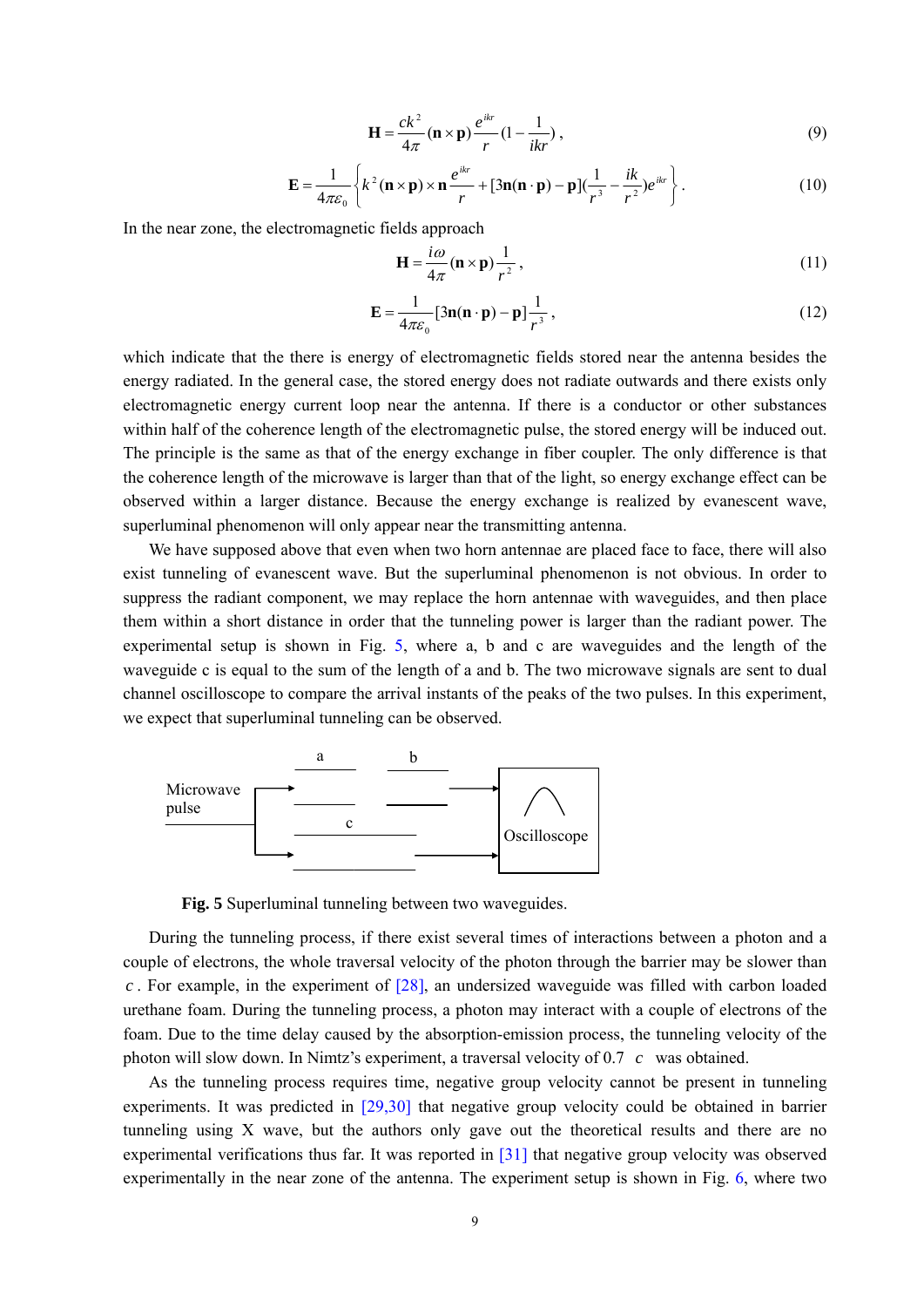antennae are placed very close (less than 10mm). The experimental result can be explained as follows. As the two antennae are placed very close, they form a coupling capacitor. In this situation, there exists coupling wave component besides the radiant and evanescent mode components near the antenna, and the coupling wave component dominates. The equivalent electric circuit on the right-hand side can be regarded as a RC circuit, as shown in Fig. 7.



The voltage  $U_0$  of the load R is

**Fig. 6** The experimental setup of Budko. **Fig. 7** The equivalent electric circuit of Fig. 6.

$$
U_o = \frac{R}{\frac{1}{j\omega C} + R} U_i = \left(\frac{\omega^2 R^2 C^2}{1 + \omega^2 R^2 C^2} + j \frac{\omega RC}{1 + \omega^2 R^2 C^2}\right) U_i,
$$
\n(13)

$$
\phi = \arctan \frac{1}{\omega RC} \,. \tag{14}
$$

The group delay is

$$
\tau = -\frac{d\phi}{d\omega} = \frac{RC}{1 + \omega^2 R^2 C^2} \,. \tag{15}
$$

We see from Eq. (15) that as the frequency of the signal increases, the transmission time through the load R decreases, which agrees with the feature of anomalous dispersion. Thus the experimental setup of Fig. 6 can indeed obtain negative group velocity. In fact, a simple RLC bandpass amplifier has been used to demonstrate negative group delay in [32]. From above calculation we see that a simpler RC electric circuit can also obtain negative group velocity. A detailed analysis and experimental demonstration of negative group velocity and superluminal velocity with RC circuit may see [33].

The superluminal velocity and negative group velocity in anomalous dispersion media include many experiments, most of which use the property of different propagation velocities of photons for different frequencies, i.e., the higher the frequency of the photons, the larger the propagation velocity. Thus the peak of the pulse will shift forward. The experiments using transmitted pulses to demonstrate negative group velocity may see [12,13,15,34-37], and those using reflected pulses may refer to [21,38,39]. In the case of reflected pulses, the higher frequency of the photons, the less time needed for the reflecting process. This results in the reshaping of the pulses. There are also other experiments using the property of different propagation velocities for different polarization components of the pulse to obtain reshaping effect (see [40,41]). The principle of these experiments has been explained in the preceding section. They are not the true superluminal propagations.

We have discussed two types of superluminal effects, i.e. barrier tunneling and pulse reshaping. In fact, the two effects may coexist in a same process. For example, there exists barrier tunneling as well as reshaping for a pulse to pass through an undersized waveguide. A microwave pulse comprises large numbers of photons with different frequencies. The higher frequency of the photon, the less energy it needs to borrow from the vacuum, and the longer duration it may possess to traverse the waveguide.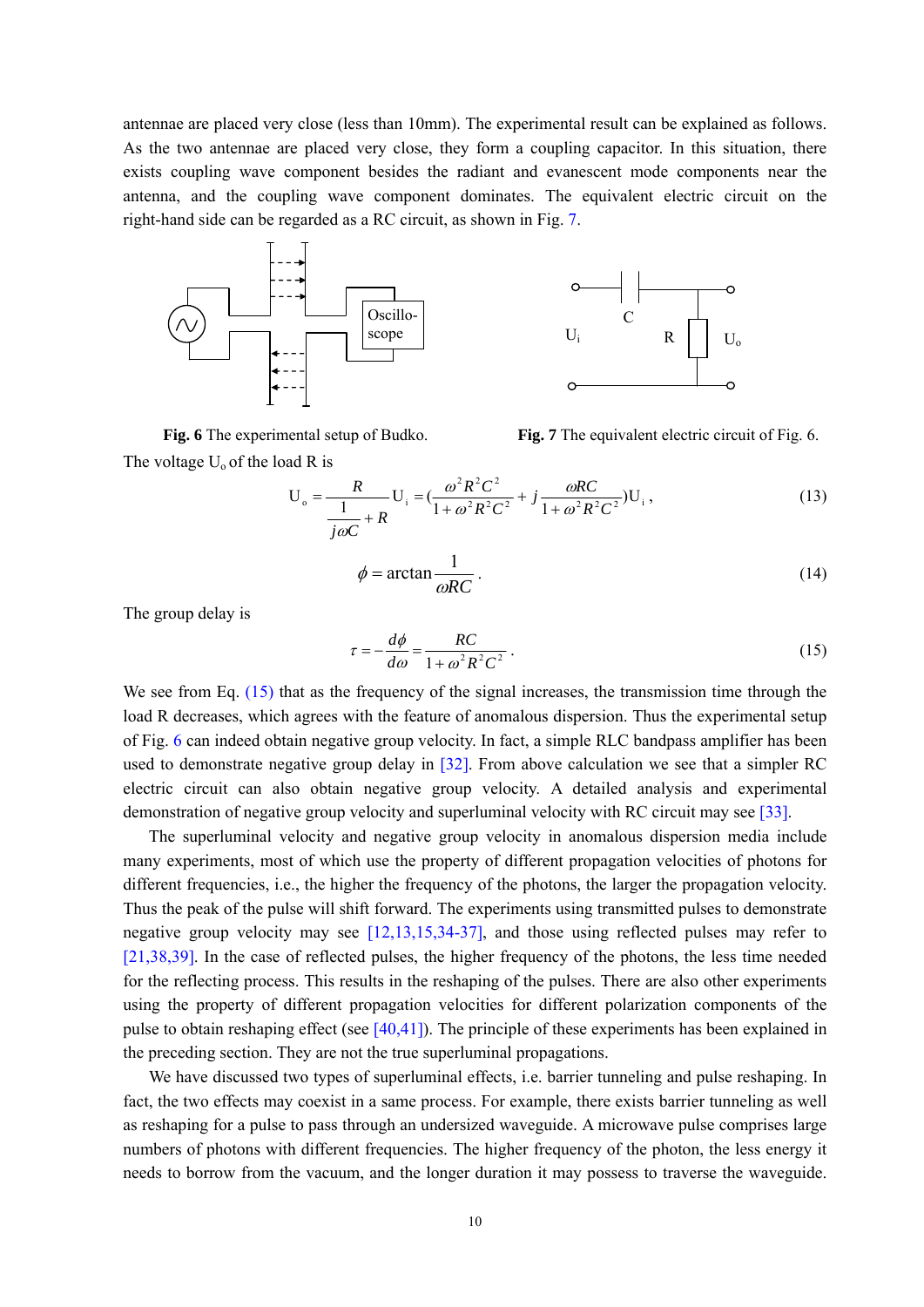On the contrary, a photon with a lower frequency must traverse the waveguide more quickly. Such interactions lead to the normal dispersion effect, which results in the backward shift of the peak of the pulse. So for an undersized waveguide with small length, the traversal velocity of the microwave pulse may be less than  $c$ . Only when the waveguide is long enough for the tunneling effect to dominate can superluminal propagation be obvious. In fact, Hartman has predicted theoretically that the traversal velocity of a pulse would be less than  $c$  for thin barrier  $[19]$ , and the experimental verification may see [42]. Our above explanation is easier to understand compared to Hartman's calculation.

### *2.4 The relationship between superluminality and causality*

In the preceding discussions we suppose that superluminal phenomena can exist under certain conditions. Does this violate causality and special relativity? Here it is necessary to distinguish between the speed of signal (information) and that of the individual photons. There are lots of photons with various frequencies in a pulse. The superluminal motion of a portion of the photons will not lead to the superluminal propagation of the whole pulse. In the case of barrier tunneling, only a small fraction of the photons can traverse the barrier. Thus as a pulse passes through a barrier, attenuation of the signal is inevitable. On the other hand, the probabilities of the photons with different frequencies tunneling through the barrier are different. So the signal will be distorted. The more obvious the superluminal motion, the more attenuated and distorted the signal. This is the price we must pay for superluminal propagation. The speed of an attenuated and distorted signal cannot represent the true speed of the signal. In addition, superluminal propagation can only occur within a short range and a short term. So the superluminal motion of a small fraction of the photons does not violate causality.

We now turn to the problem of the tunneling of electron. According to our assumption, once the coherence length of the electron is smaller than twice the barrier thickness, the electron cannot tunnel through the barrier, so it's impossible to use Hartman effect by increasing the barrier thickness to obtain superluminal velocity of electron. On the other hand, suppose the initial velocity of the electron is  $v_0$ . If its traversal velocity *v* through a barrier could reach *c*, the borrowed energy  $\Delta E = m_0 c^2 / \sqrt{1 - (v/c)^2 - m_0 c^2 / \sqrt{1 - (v_0/c)^2}}$  would be infinite, which is impossible. So the traversal velocity cannot reach *c*, and the expression  $m = m_0 / \sqrt{1 - (v/c)^2}$  will not be imaginary in any case. In fact, the tunneling of electron can also be regard as the process of wavepacket collapse, and the electron traverses the barrier as a particle. In [23], the tunneling particles are described by virtual particles. For an electron, if its tunneling velocity is larger than  $c$ , then we may regard it as a virtual particle. Now we see the experimental results. In the experiment of [43], the ionization and tunneling delay time of electrons in helium were measured. The experimental results put an upper limit for the tunneling time of 34 as. If a weighted intensity-averaged method is adopted, the tunneling time is  $6.0 \pm 5.6$  as. Let's first estimate the tunneling time according to Eq. (3). The ionization energy of helium is 24.59 eV, which can be regarded as the borrowed energy Δ*E* of electron to escape from helium atom, so we get  $\Delta t \le 85$  as. The next step is to calculate the tunneling velocity. There is one problem remains unsolved in the experiment: the tunneling distance is unknown. Let's make a rough estimate. Let the tunneling distance be the distance between the orbit of energy level  $n=2$  and that of  $n=1$ , for the tunneling time we take the minimum of the experimental value, that is 0.4 as. The orbital radius of the electron in helium atom is  $r = n^2 r_0 / 2$ , where  $r_0$  is Bohr radius. Then the tunneling velocity is  $2 \times 10^8$  m/s. In the experiment of [44], the semiclassical traversal time in Josephson junction was measured to be the order of 100 ps. Suppose the thickness of the Josephson junction to be the order of 10 nm. Then the tunneling velocity of electron is the order of 100 m/s. In the experiment of [45], the traversal time for electron tunneling in water was measured. For distances of the order of 1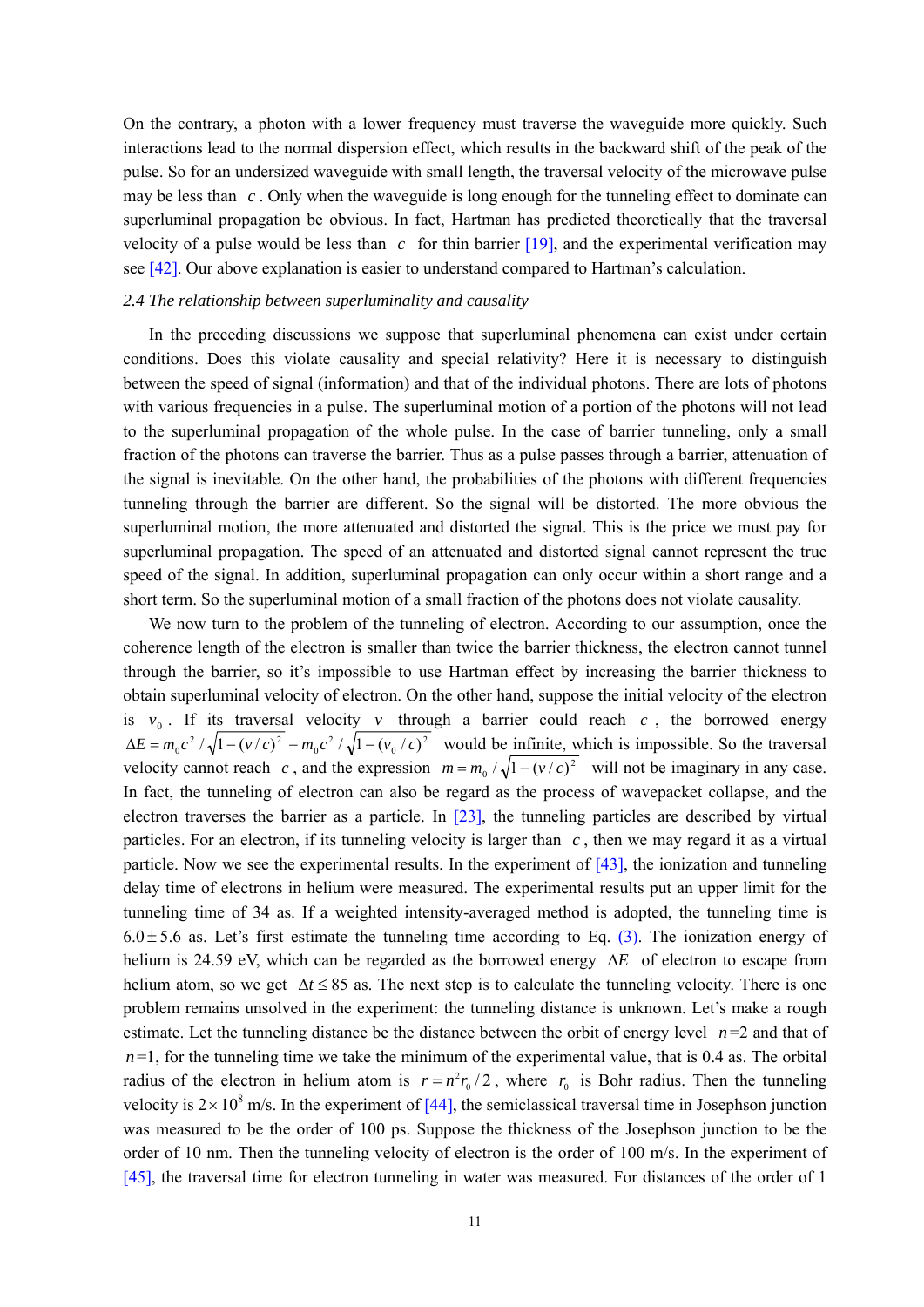nm the tunneling times computed with Büttiker-Landauer approach are in the range of  $0.1~1$  fs. Then the tunneling velocity of the electron is the order of  $10^6 \sim 10^7$  m/s. These experimental results all demonstrate a subluminal velocity of electron tunneling. We think that more precise experimental dada are needed in order to judge whether electron can travel faster than light during the tunneling process.

## **3 Proposed optical experiments**

## *3.1 Experimental verification of the spatial extension of a single photon wave packet*

If we suppose that a single photon is a wave packet occupying certain spatial volume, it's easy to understand the single photon double-slit interference experiment, i.e. one half of the wave packet passes through one slit and the other half through the other slit. Now we test this hypothesis. We make the experiment based on the experimental setup of Aspect and co-workers [18], as shown in Fig. 8, where the single photon was obtained from the cascade radiation in calcium. We first verify the fact that the interference outputs of  $D_1$  and  $D_2$  will disappear when the optical path length difference is larger than the coherence length of the photon. We then increase the distance L between the beam splitter (BS) and the reflecting mirror  $M_2$ . We expect that when L is larger than the transverse extension of the photon wave packet (this is equivalent to increase the width of double-slit in interference experiment), the interference phenomenon will also disappear. In fact, such results might be conceived even if we don't make the experiment. What is important is that it gives us the clear evidences that a single photon has certain spatial extension. Similarly, we can imagine that a single electron also has spatial extension, and then it's easy to understand the double-slit interference experiment of single electron in [46].



**Fig.8** Experimental test of spatial extension of a single photon.

We can also perform other experiment to test the spatial extension of single photon. Let a highly attenuated laser source emit one photon each time. The single photon is then incident upon a thin glass plate or other medium. When the thickness of the glass plate is less than half of the coherence length of the photon, interference will be observed. If the thickness of the glass plate is properly adjusted, all the photons will be transmitted. We then increase the thickness of the glass plate to let it be larger than half of the coherence length of the photons, interference will disappear, and the behavior of the photons obeys Fresnel's law. This experiment tests the assumption that the extension of the photon in propagation direction is its coherence length.

## *3.2 Experimental test of superluminal propagation within coherence length*

According to our assumption, no photons can tunnel through a barrier if the coherence length is smaller than twice the barrier thickness. While in terms of evanescent wave theory, the tunneling probability of photons decreases exponentially with tunneling distance but will not be zero at large distances. In order to test which theory is correct, we make the following experiment. Let a beam of microwave or light pulse be incident upon a photonic crystal or a double-prism, as shown in Fig. 9. We then gradually increase the thickness of the barrier and measure the power of the tunneled microwave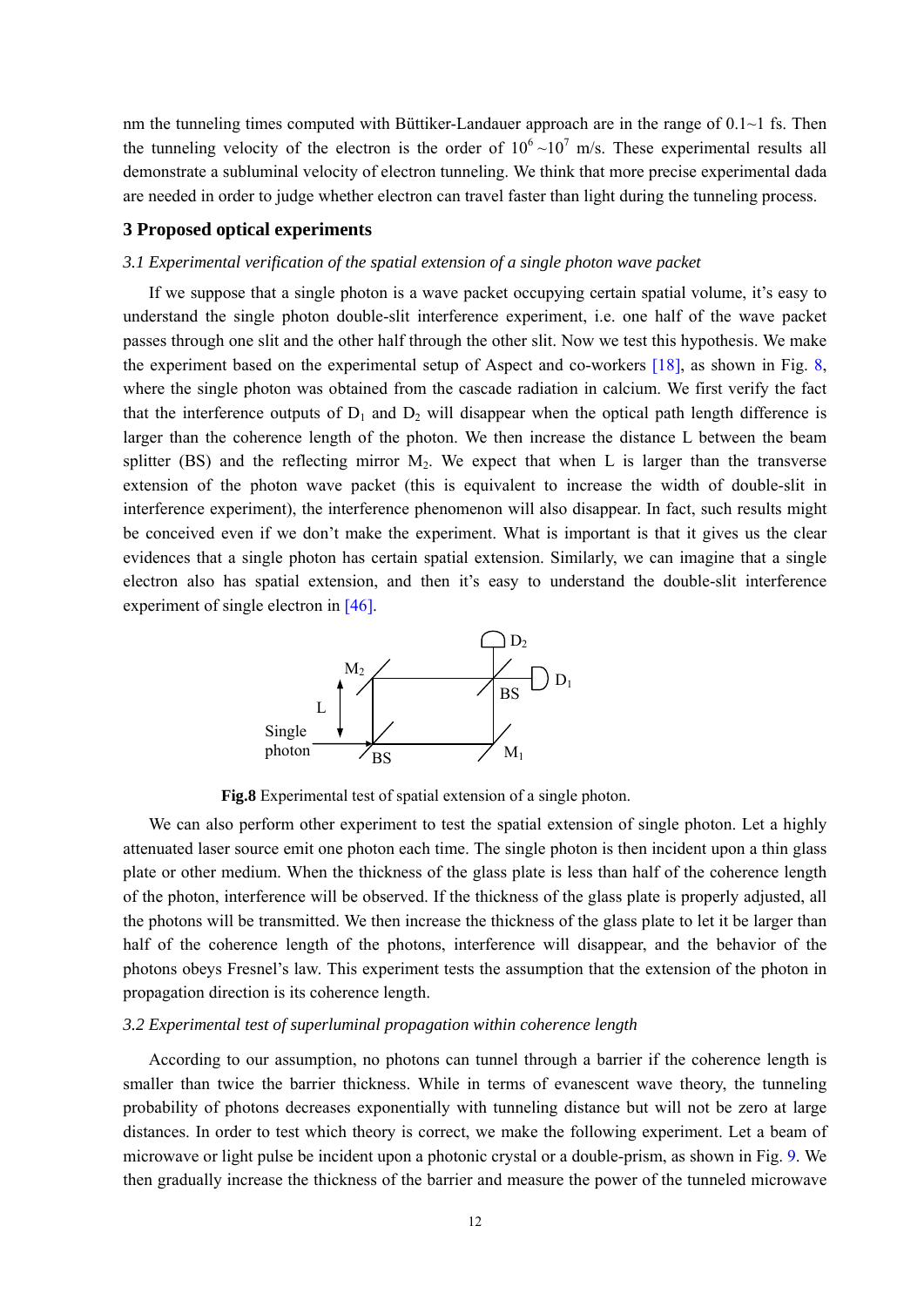to see whether it decreases exponentially with tunneling distance or the signal is undetectable beyond a certain distance no matter how we increase the power radiated. If it turns out that the latter case is correct, then our assumption holds. In Fig.  $9(a)$ , the photonic crystal may also be replaced with an undersized waveguide.



**Fig.9(a)** Microwave tunnels through photonic crystal. **Fig. 9(b)** Microwave tunnels through double-prism.

However, the above experiments are difficult to realize, for the measuring devices must be very sensitive to low power signal. Here we propose an optical experiment which is relatively easier to realize. We use the experimental setup in  $[20]$ , as shown in Fig. 10, where fiber Bragg gratings are employed to form a photonic barrier and a laser pulse is used to traverse the barrier. Fiber Bragg gratings are optical fiber devices in which the refractive index of the core is modulated along the longitudinal axis with an almost sinusoidal profile of submicrometric period. Compared with Bragg mirrors, the weak Bragg scattering provided by the fiber Bragg gratings enables the use of long barriers. A continuous-wave laser is externally modulated at a repetition frequency of 1 GHz to obtain repeated pulses, and the central wavelength of the laser pulse is 1.5 um. We have calculated in the previous section that the coherence length of the laser pulse is about 150 mm. We may increase the thickness of the barrier to let it be larger than half of the coherence length of the pulse. In this case, the pulses cannot tunnel through the barrier according to our assumption, or even if a small fraction of the photons can traverse the barrier by multi-tunneling process, their traversal velocities will be subluminal. So the superluminal tunneling will disappear according to our expectation. While in terms of the present theory, a larger superluminal velocity should be observed. Thus from the experimental result we can determine which assumption is correct.



**Fig. 10** Laser pulses tunnel through fiber Bragg gratings.

It should be noted that practical signals are never genuinely bandwidth limited, there always exist non-evanescent waves traveling through the barrier. In fact, it was pointed out earlier by Hartman that when the barrier is very thick, the spectral components just above the cutoff frequency will dominate and the transit time is approximately equal to time required for the incident wave packet to traverse a distance of the barrier thickness [19]. So we must ensure that the tunneling components dominate in order to verify the above assumption, and a low-pass filter may be used to suppress the spectral components above the cutoff frequency of the barrier.

In order to eliminate the influence of the photons with energy higher than the barrier height, another method is to use barrier tunneling of single photon, as shown in Fig. 11. A pair of linearly polarized photons with the same energy are generated by type-I non-collinear down-conversion. One photon travels in the air and the other tunnels through a barrier. Two interference filters (IF) are used to pick out the photon pairs with appropriate frequency. The photons are detected by single photon detectors D1 and D2, respectively. The outputs of the detectors are then sent to coincidence detection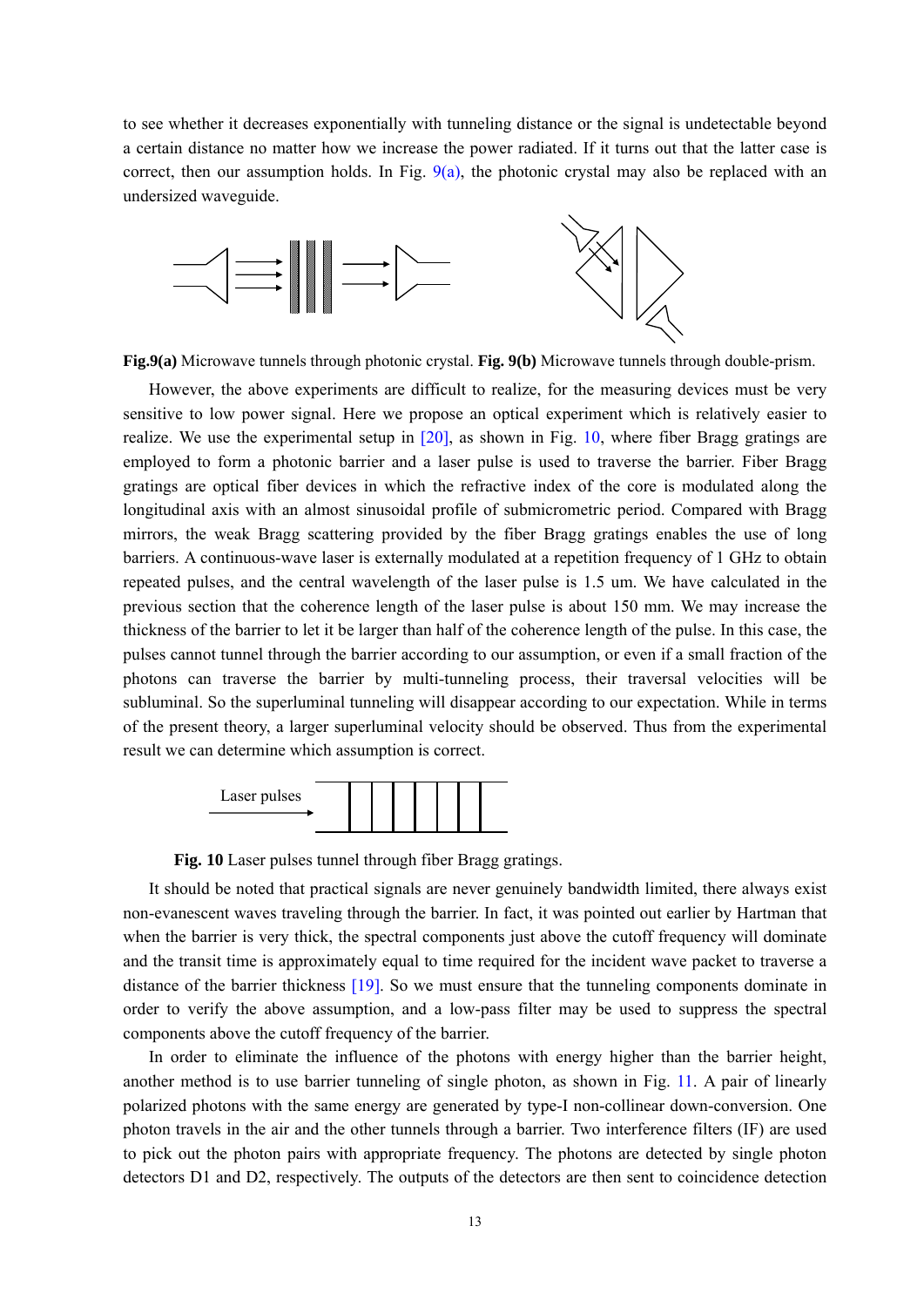circuit. We expect that when the thickness of the barrier is larger than half of the coherence length of the photon, the coincidence counting rate is zero. While in terms of the present theory, the coincidence rate decreases exponentially with the barrier thickness but will not be zero.



**Fig. 11** Coincidence detection of single photon tunneling through a barrier.

#### *3.3 Experimental test of subluminal propagation in anomalous dispersion medium*

We have supposed that the superluminal phenomena in anomalous dispersion media are the consequence of reshaping of the pulse, and superluminal propagation will disappear at large distances. As the experiment of Wang and co-workers is difficult to realize on a large scale, while it's easy to realize by using tunneling of electric pulse through a coaxial photonic crystal, we adopt the methods in [35] and [36], where the experimental setups are similar. The main difference is the use of a coaxial photonic crystal in [36] with a higher impedance mismatch that permits access to a negative group velocity of -1.2 c, while the experiment in  $\overline{35}$  only obtained the results of 2~3.5 c. In terms of our theory, when the length of the coaxial cable increases, the propagation velocity of the peak of the pulse will vary from negative group velocity to superluminal velocity, and finally becomes subluminal. Suppose we adopt the experimental setup of [35], whose simplified sketch is shown in Fig. 12. One output of the signal generator is connected directly to the oscilloscope as the reference signal, and the other output passes through a photonic crystal made of alternating quarter-wavelength segments of two different impedance coaxial cables. Now we estimate the length L required for the photonic crystal to obtain subluminal velocity of the electric pulse. The phase velocity of the electric pulse in both segments is  $0.66$  c in  $\boxed{35}$ . Suppose the peak of the pulse can shift at most earlier to the wavefront. For a pulse with duration of 2us adopted in the experiment of  $[35]$ , we have



**Fig. 12** Experimental test of subluminal propagation of electric pulse at large distances.

It follows  $L \ge 600$  m. By contrast, the length of the coaxial cable used in [35] is 120 m. In fact, the peak of the pulse cannot shift to the wavefront, so it's likely that we can observe subluminal propagation at a length less than 600 m. As the signal amplitude attenuates exponentially with the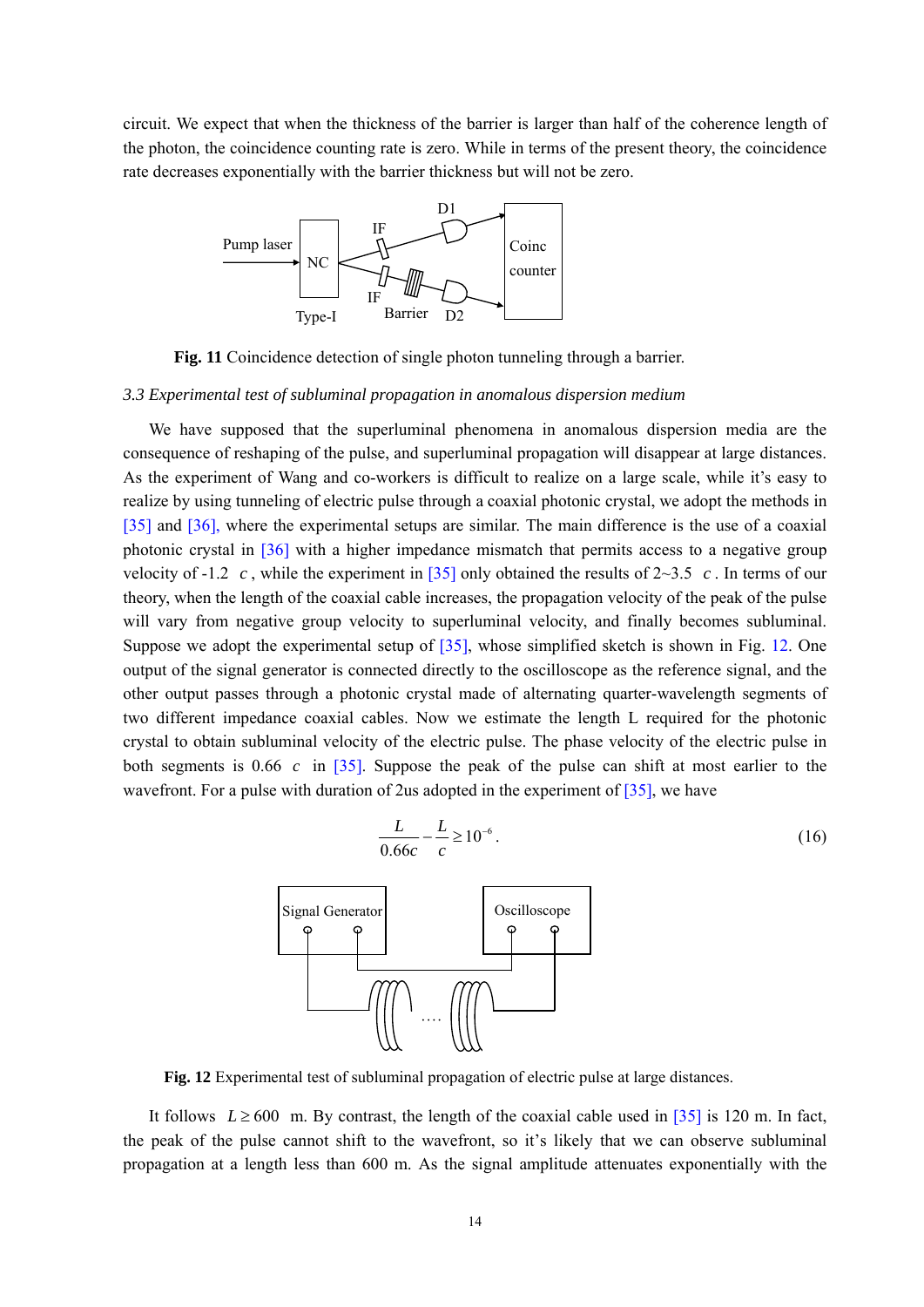length of the cable, the pulse signal must be amplified in order to be observed on the oscilloscope.

It should be noted that above prediction only holds for the situation where the length of the photonic crystal is larger than the coherence length of the pulse, otherwise the group velocity will fluctuate with the length of the photonic crystal. This can be seen from the expression of index of refraction [35]

$$
n_r = \frac{c\phi}{\omega D},\tag{17}
$$

where  $\omega$  is the angular frequency of the pulse, and  $\phi$  is the overall phase shift accumulated through the crystal of length  $D$ , and we have  $\lceil 35 \rceil$ 

$$
\phi = \arctan\left(\frac{\text{Im}(t)}{\text{Re}(t)}\right) + m\pi, \quad m = 0, 1, \dots, \tag{18}
$$

where  $t$  is the complex coefficient of electric field transmission through the whole crystal. As  $t$  is also dependent on the length of the crystal, the group velocity of the pulse will fluctuate with *D*, just as indicated in the experiment of  $[47]$ , where the pulse duration is 10 us, and the coherence length is much larger than the crystal length.

Another important point for the above verification experiment is that we must rule out the influence of the spectral components beyond the anomalous dispersion region. As pointed out in [35], a very short pulse or a step function is not expected to propagate at superluminal speeds because of its excessive spectral width. Furthermore, it was pointed out in [48] that even when the spectral width of the initial pulse lies well within the anomalous dispersion region, the strong attenuation of these spectral components will result in the dominance of normally dispersive spectral components that suffer from lower dissipation. So even though subluminal propagations of ultra-short pulses through anomalous dispersion media have been observed in  $[49,50]$ , they cannot be used as the convincing evidences for our assumption. In  $[49]$ , an electric pulse with the duration of 2.4 ns was used to pass through a coaxial photonic crystal, the group velocity slowed down to  $0.67 \, c$ , only a little larger than the normal propagation velocity of  $0.66$  c. While in  $[50]$ , a superluminal to subluminal transition has been observed with femtosecond laser pulses in an absorbing dye solution through a short to a long range of propagation distance. In order to unambiguously verify our assumption, a band-pass filter must be used to suppress the spectral components beyond the anomalous dispersion region, which also applies to our above proposed experiment.

In the experiment of [40], reshaping effect is obtained by the different propagation velocities of different polarization components of linearly polarized light in birefringent optical fiber. If we increase the length of the fiber, similar experimental result will be obtained. But in that experiment, the length of the fiber must be chosen so that the propagation time difference between the two polarization components in the fiber is less than the coherence time of the pulse, thus its length is limited.

### **4 Conclusion**

When light propagates as a wave train in vacuum or medium, its velocity cannot be superluminal. In the presence of a barrier, a small fraction of the photons can tunnel through the barrier as particles (evanescent wave) and their velocities can exceed  $c$ . But this superluminal state can only last within the coherence length and a short term. For a particle with non-vanishing mass, its velocity cannot be superluminal whether in wave or particle state due to the uncertainty principle. Superluminal propagation is always accompanied with attenuation and distortion of the signal. As for the superluminal propagation in anomalous dispersion medium, we may regard it as the consequence of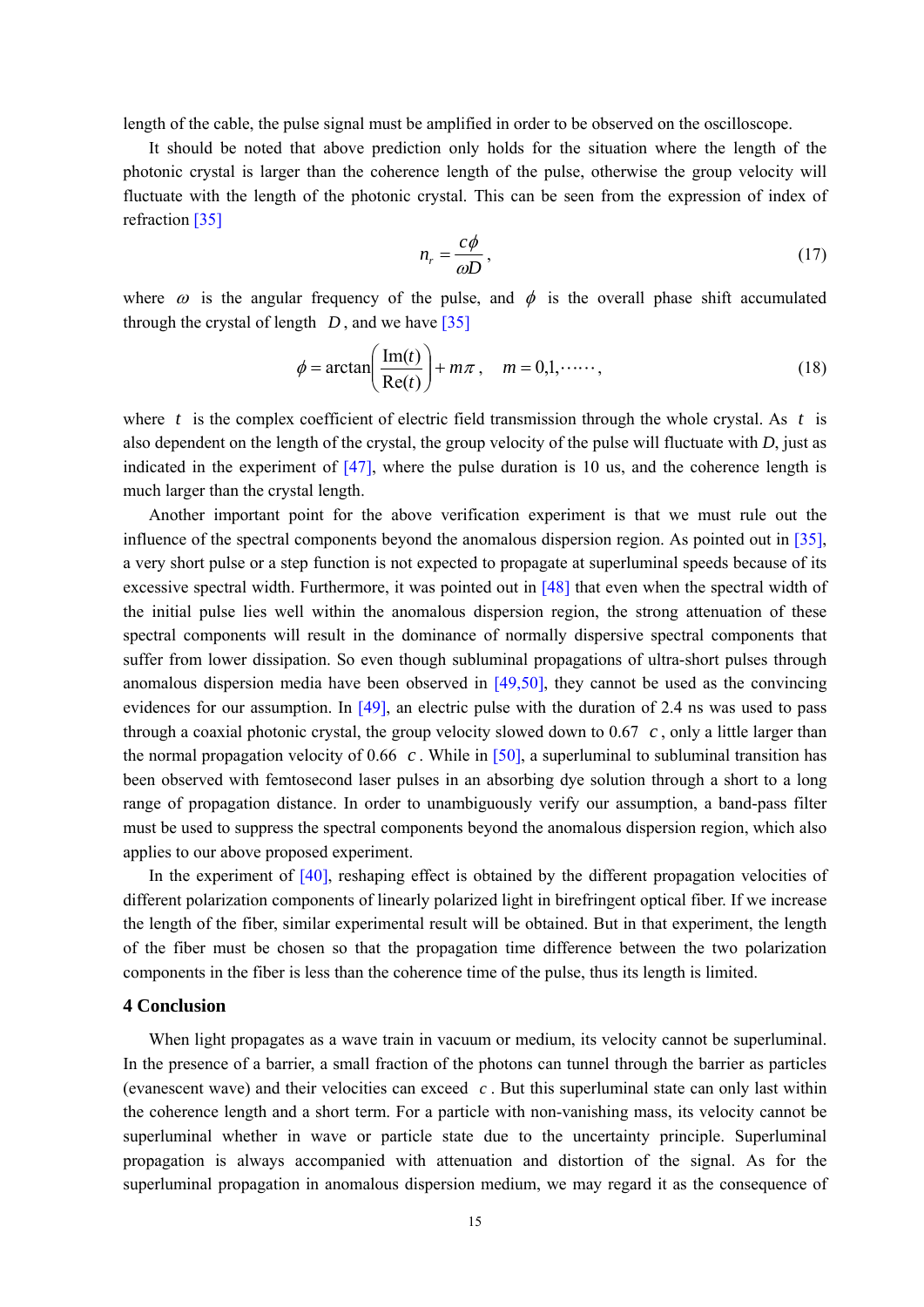reshaping of the pulse. At large distances the propagation velocity of the pulse will be subluminal. So it's not practical to realize superluminal communication with existing experimental devices. Both of the two superluminal effects are not at odds with causality. The above proposed experiments can be used to further test superluminal phenomena.

## **References**

[1] A. M. Steinberg, P. G. Kwiat, R. Y. Chiao, Measurement of the single photon tunneling time. Phys. Rev. Lett. **71** (1993) 708-711.

[2] C. Spielmann, R. Szipocs, A. Stingl, F. Krausz, Tunneling of optical pulses through photonic band gaps. Phys. Rev. Lett. **73** (1994) 2308-2311.

[3] A. Enders, G. Nimtz, On Superluminal barrier traversal. J. Phys. I France **2** (1992) 1693-1698.

[4] G. Nimtz, Superluminal signal velocity. Ann. Phys. **7** (1998) 618-624.

[5] G. C. Giakos, T. K. Ishii, Anomalous Microwave propagation in open space. Microwave and Opt. Tech. Lett. **4** (1991) 79-81.

[6] A. Ranfagni, P. Fabeni, G. P. Pazzi, D. Mugnai, Anomalous pulse delay in microwave propagation: A plausible connection to the tunneling time. Phys. Rev. E **48** (1993) 1453-1460.

[7] A. Ranfagni, D. Mugnai, Anomalous pulse delay in microwave propagation: A case of superluminal behavior, Phys. Rev. E **54** (1996) 5692-5695.

[8] D. Mugnai, A. Ranfagni, R. Ruggeri, Observation of superluminal behaviors in wave propagation. Phys. Rev. Lett. **84** (2000) 4830-4833.

[9] J. J. Carey, J. Zawadzka, D. A. Jaroszynski, K. Wynne, Noncausal time response in frustrated total internal reflection? Phys. Rev. Lett. **84** (2000) 1431-1434.

[10] Ph. Balcou, L. Dutriaux, Dual optical tunneling times in frustrated total internal reflection. Phys. Rev. Lett. **78** (1997) 851-854.

[11] G. Nimtz, A. A. Stahlhofen, Macroscopic violation of special relativity. arXiv.org: quant-ph/ 0708.0681v1.

[12] L. J. Wang, A. Kuzmich, A. Dogariu, Gain-assisted superluminal light propagation. Nature **406** (2000) 277-279.

[13] A. Dogariu, A. Kuzmich, L. J. Wang, Transparent anomalous dispersion and superluminal light pulse propagation at a negative group velocity. Phys. Rev. A **63** (2001) 053806.

[14] D. R. Solli, C. F. McCormick, R. Y. Chiao, and J. M. Hickmann, Experimental observation of superluminal group velocities in bulk two-dimensional photonic bandgap crystals. IEEE Journal of Selected Topics in Quantum Electronics **9** (2003) 40-42.

[15] G. M. Gehring, A. Schweinsberg, C. Barsi, N. Kostinski, R. W. Boyd, Observation of backward pulse propagation through a medium with a negative group velocity. Science **312** (2006) 895-897.

[16] R. T. Glasser, U. Vogl, P. D. Lett, Stimulated generation of superluminal light pulses via four-wave mixing. Phys. Rev. Lett. **108** (2012) 173902.

[17] H. G. Winful, Tunneling time, the Hartman effect, and superluminality: A proposed resolution of an old paradox. Physics Reports, **436** (2006) 1-69.

[18] P. Grangier, G. Roger, A. Aspect, Experimental evidence for a photon anticorrelation effect on a beam splitter: A new light on single-photon interferences. Europhys. Lett. **1** (1986) 173-179.

[19] T. E. Hartman, Tunneling of a wave packet. J. Appl. Phys. **33** (1962) 3427-3433.

[20] S. Longhi, M. Marano, M. Belmonte, P. Laporta, Superluminal pulse propagation in linear and nonlinear photonic grating structures. IEEE Journal of Selected Topics in Quantum Electronics **9** (2003) 4-16.

[21] S. Longhi, P. Laporta, Measurement of superluminal optical tunneling times in double-barrier photonic band gaps. Phys. Rev. E **65** (2002) 046610.

[22] A. Haibel and G. Nimtz, Universal relation of time and frequency in photonic tunneling. Ann. Phys. **10**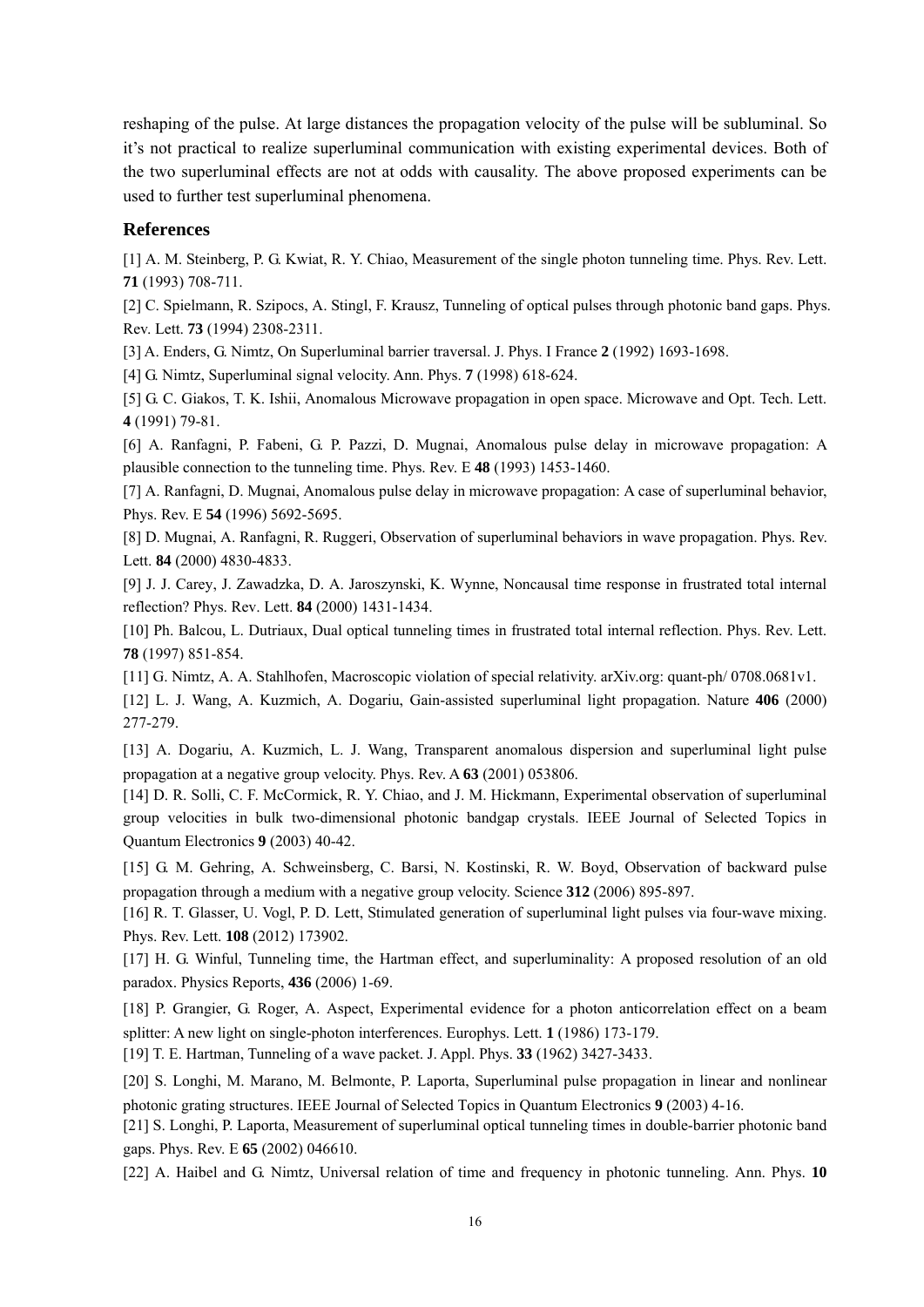(2001) 707-712.

[23] G. Nimtz, Tunneling confronts special relativity. Found. Phys. **41**, (2011) 1193-1199.

[24] S. Esposito, On a universal photonic tunneling time. Phys. Rev. E **64** (2001) 026609.

[25] J. C. Bose, Collected physical papers of Sir Jagadis Chunder Bose. London: Longmans, Green & Co., Ltd., 1927.

[26] D. Mugnai, A. Ranfagni, L. S. Schulman, Delay time measurements in a diffraction experiment: A case of optical tunneling. Phys. Rev. E **55** (1997) 3593-3597.

[27] J. D. Jackson, Classical Electrodynamics. 3rd Edition, New York: Willy, 1998.

[28] G. Nimtz, H. Spieker, H. M. Brodowsky, Tunneling with dissipation. Journal de Physique I **4** (1994) 1379-1382.

[29] A. M. Shaarawi, I. M. Besieris, Ultra-fast multiple tunnelling of electromagnetic X-waves. J. Phys. A **33** (2000) 8559-8576.

[30] A. M. Shaarawi, B. H. Tawfik, I. M. Besieris, Superluminal advanced transmission of X waves undergoing frustrated total internal reflection: The evanescent fields and the Goos-Hänchen effect. Phys. Rev E **66** (2002) 046626.

[31] N. V. Budko, Observation of locally negative velocity of the electromagnetic field in free space. Phys. Rev. Lett. **102** (2009) 020401.

[32] M. W. Mitchell, R. Y. Chiao, Causality and negative group delays in a simple bandpass amplifier. Am. J. Phys. **66** (1998) 14-19.

[33] M. Kitano, T. Nakanishi, K. Sugiyama, Negative group delay and superluminal propagation: An electronic circuit approach. IEEE Journal of selected topics in quantum electronics **9** (2003) 43-51.

[34] M. Mojahedi, K. J. Malloy, G. V. Eleftheriades, J. Woodley, R. Y. Chiao, Abnormal wave propagation in passive media. IEEE Journal of selected topics in quantum electronics **9** (2003) 30-39.

[35] A. Haché, L. Poirier, Long-range superluminal pulse propagation in a coaxial photonic crystal. Appl. Phys. Lett. **80** (2002) 518-520.

[36] J. N. Munday, W. M. Robertson, Negative group velocity pulse tunneling through a coaxial photonic crystal. Appl. Phys. Lett. **81** (2002) 2127-2129.

[37] J. G. Rivas, A. F. Benet, J. Niehusmann, P. H. Bolivar, H. Kurz, Time-resolved broadband analysis of slow-light propagation and superluminal transmission of electromagnetic waves in three-dimensional photonic crystals. Phys. Rev. B **71** (2005) 155110.

[38] L.-G. Wang, S.-Y. Zhu, Superluminal pulse reflection from a weakly absorbing dielectric slab. Opt. Lett. **31** (2006) 2223-2225.

[39] J. Arias, A. Sánchez-Meroño, M. M. Sánchez-López, E. Ávila-Navarro, I. Moreno, Superluminal reflected pulses in microstrip slabs and photonic crystals. Proc. SPIE **7713** (2010) 77130T.

[40] N. Brunner, V. Scarani, M. Wegmüller, M. Legré, N. Gisin, Direct measurement of superluminal group velocity and of signal velocity in an optical fiber. Phys. Rev. Lett. **93** (2004) 203902.

[41] S. Cialdi, I. Boscolo, F. Castelli, V. Petrillo, Apparent superluminal advancement of a single photon far beyond its coherence length. New J. Phys. **11** (2009) 023036.

[42] A. Enders, G. Nimtz, Evanescent-mode propagation and quantum tunneling. Phys. Rev. E **48** (1993) 632-634.

[43] P. Eckle, A. N. Pfeiffer, C. Cirelli, A. Staudte, R. Dörner, H. G. Muller, M. Büttiker, U. Keller, Attosecond ionization and tunneling delay time measurements in helium. Science **322** (2008) 1525-1529.

[44] P. Fabeni, D. Mugnai, G. P. Pazzi, F. Pignatelli, A. Ranfagni, R. Cristiano, L. Frunzio, and L. S. Schulman, Traversal time in Josephson junctions. Journal of Superconductivity. **12** (1999) 829-833.

[45] M. Galperin and A. Nitzan, Traversal time for electron tunneling in water. J. Chem. Phys **114** (2001)